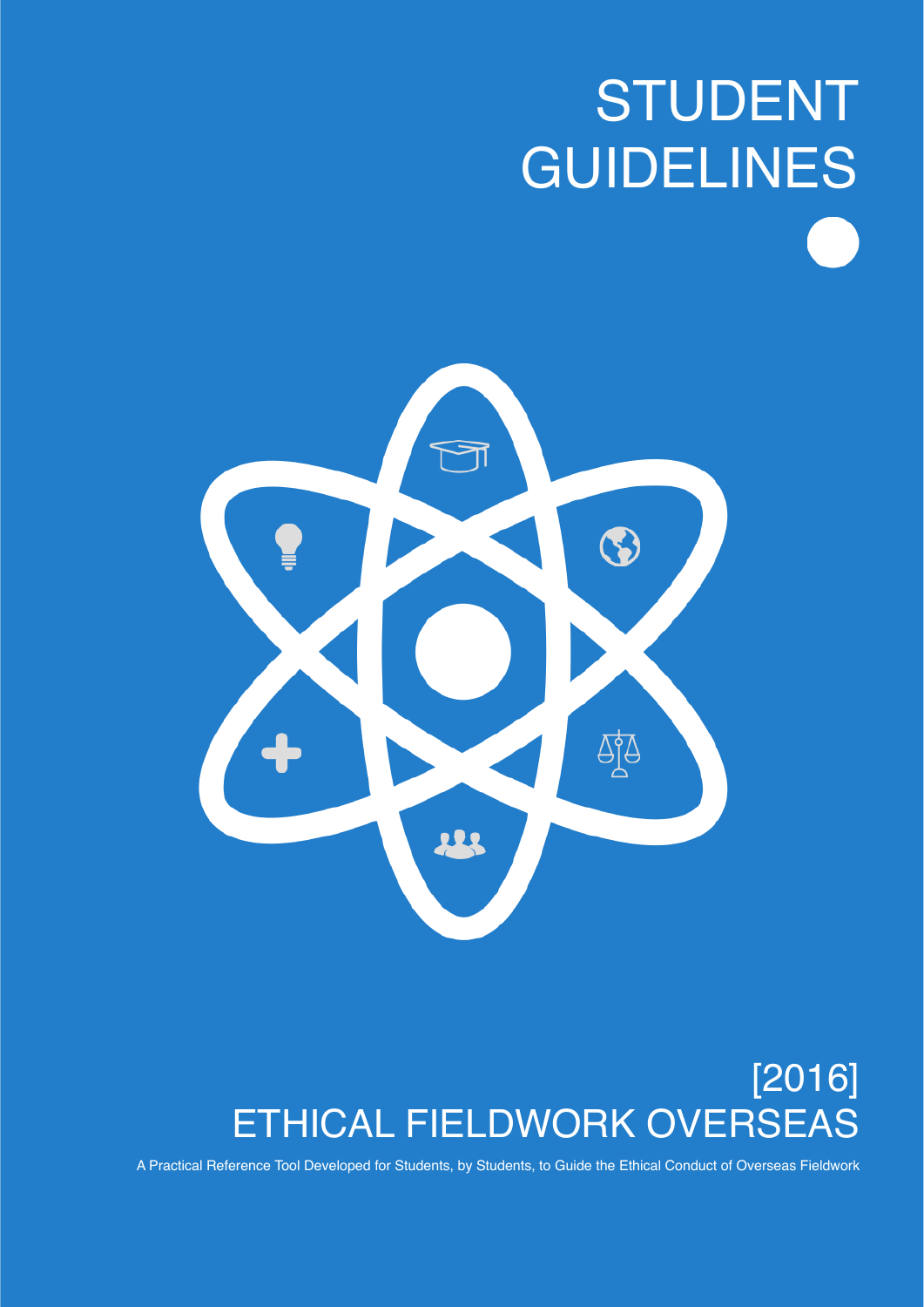The Development Studies Association of Ireland (DSAI) and the Irish Forum for Global Health (IFGH) supported the development and publication of this document, through collaborations with both the DSAI Postgraduate Working Group and the IFGH Student Outreach Group. The contents of this document have been prepared by Bianca van Bavel, Brynne Gilmore, and Olivia Wilkinson, and are the responsibility of Students for Ethical Engagement (SEE). They do not necessarily reflect the views of the DSAI or IFGH. The graphics and design of this document are contributed by Hanna Phelan.

SEE encourages the use and adaptation of these guidelines, including the citation, reproduction and/or translation of this document, either in full or in part, provided the source is acknowledged.

Suggested Citation: van Bavel, B., Gilmore, B., and Wilkinson, O. (2016) Student Guidelines for Ethical Fieldwork Overseas. Dublin, Ireland: Development Studies Association and Irish Forum for Global Health.

**ISBN: 978-1-5272-0177-4**



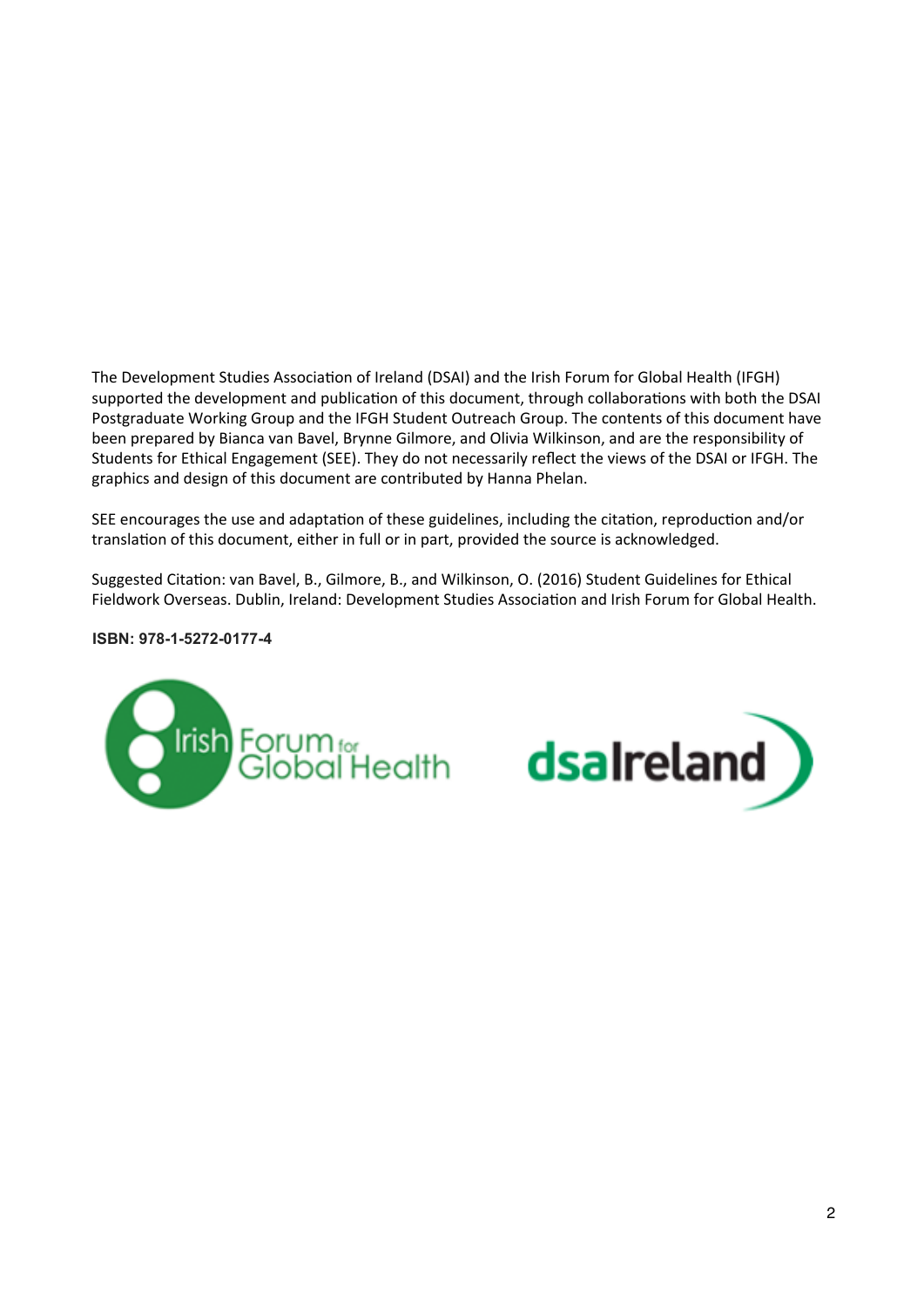# **CONTENTS.**

| А.         |    |
|------------|----|
| <b>B.</b>  |    |
| C.         |    |
| D.         |    |
|            |    |
|            |    |
|            |    |
|            |    |
|            |    |
|            |    |
|            |    |
|            |    |
|            |    |
|            |    |
|            |    |
|            |    |
|            |    |
|            |    |
|            |    |
|            |    |
|            |    |
|            |    |
|            |    |
|            |    |
|            |    |
|            |    |
|            |    |
|            |    |
|            |    |
|            |    |
|            |    |
|            |    |
|            |    |
|            |    |
|            |    |
|            |    |
|            |    |
|            |    |
|            |    |
| Chooklinto | 24 |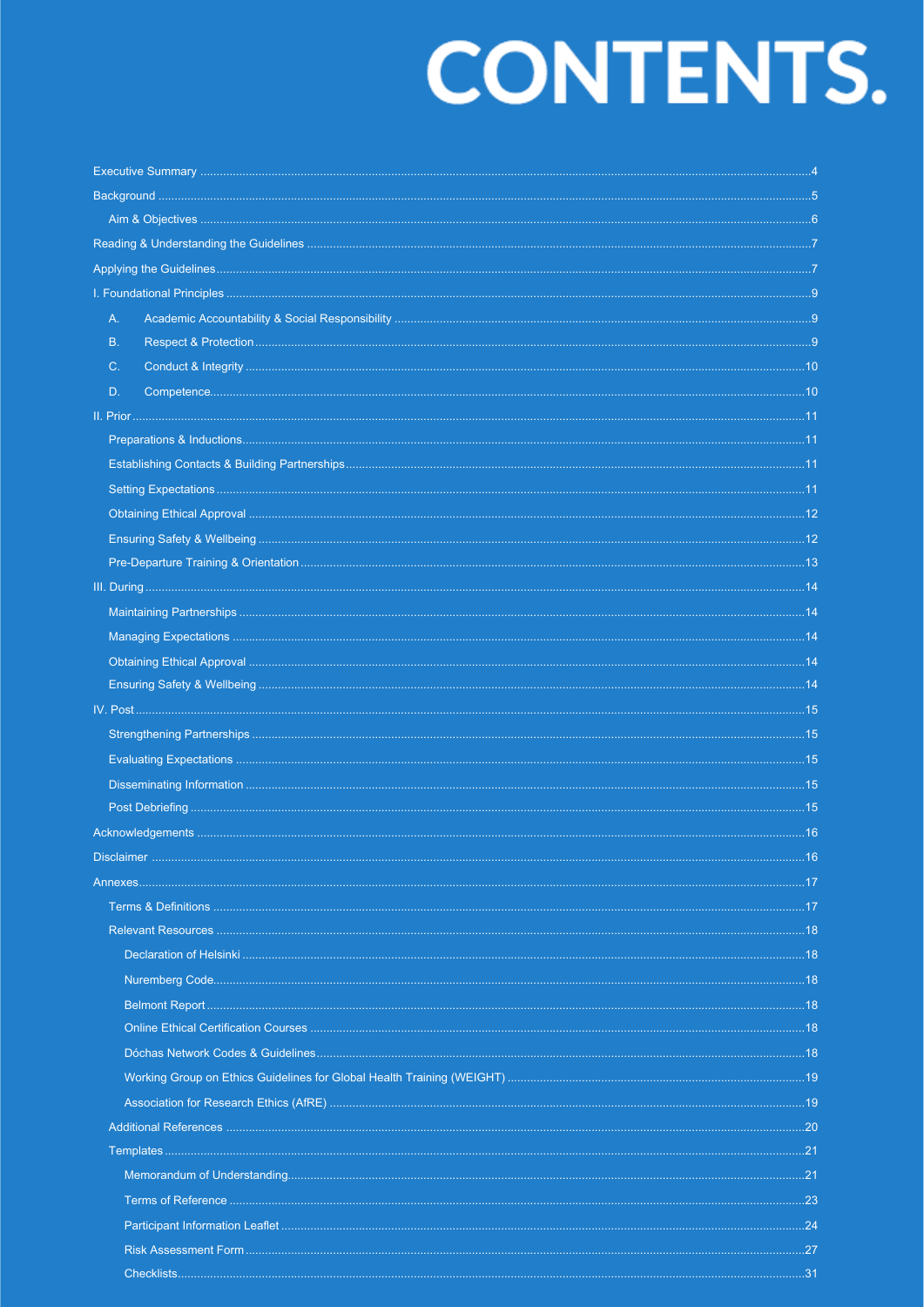# EXECUTIVE SUMMARY.

A lack of clear procedures and guidance for undertaking fieldwork for one's study can result in unethical practices and degrade the experience of both students and their partners. It is important that any student undertaking fieldwork, including research, training placements, and/or internships as part of their curriculum, be knowledgeable and mindful of challenges for such work and follow appropriate procedures to assist in ensuring the most beneficial and ethical experience for all stakeholders. The following guidelines developed for students, by students, through an extensive research process, have been proposed as a reference for students to engage in the ethical conduct of fieldwork.

#### **Foundational Principles**

A. Academic Accountability and Social Responsibility B. Respect and Protection C. Conduct and Integrity D. Competence

These principles provide an ethos for conducting ethical fieldwork and should be applied across all stages of student engagement. For their application, the guidelines have been developed into three chronological categories of engagement: prior to, during, and after fieldwork. There should always be a level of responsibility held by the student's home institution to ensure that the academic engagement is ethical and in the best interest of the students as well as the individuals, communities and organisations with whom they interact.



**Full report available online at [www.globalhealth.ie](http://www.globalhealth.ie/student-ethical-guidelines)/student-ethical-guidelines**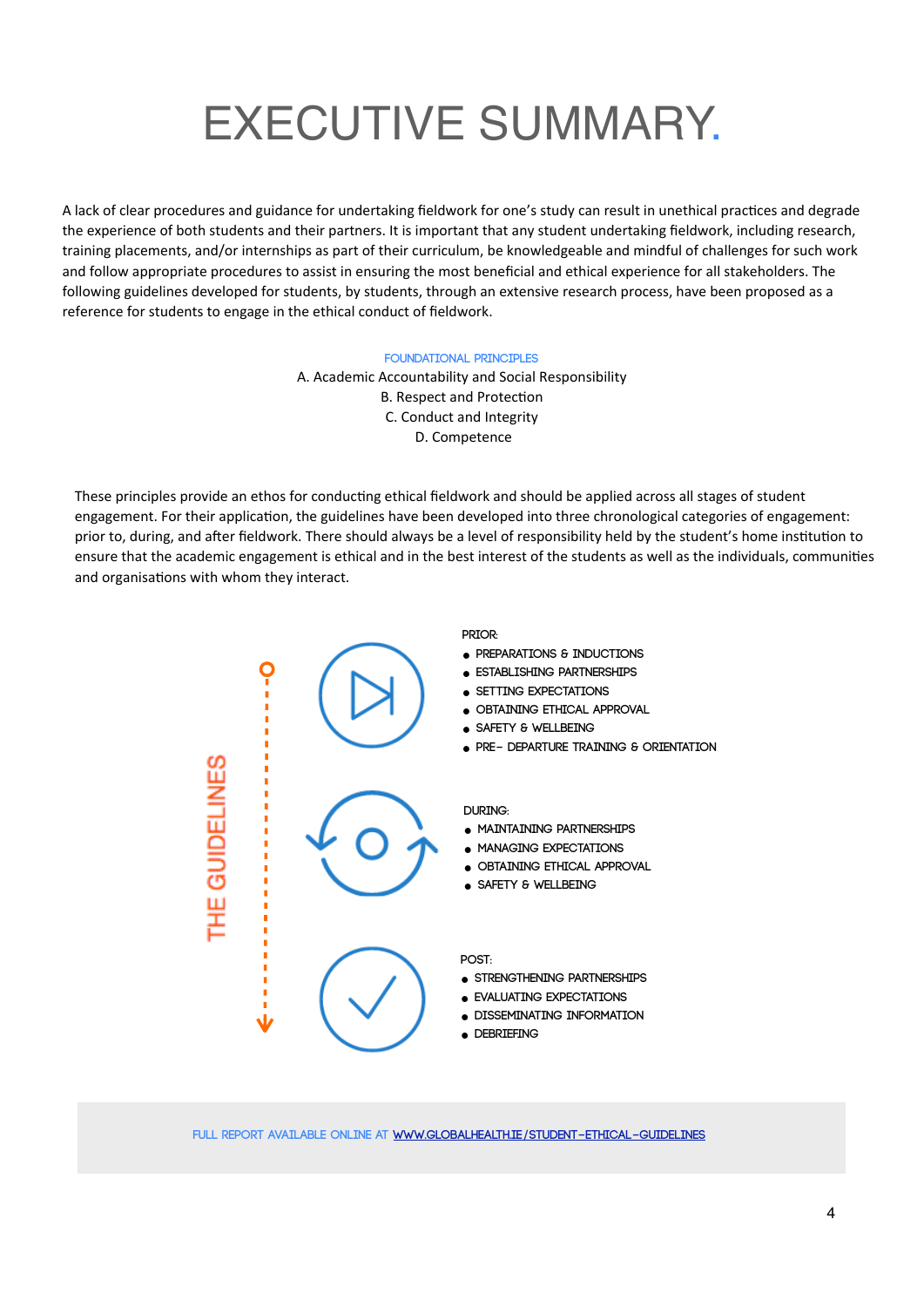## **Background.**

Fieldwork and academic placements in different countries worldwide have the potential to provide students with invaluable learning experiences and professional development. While practice-based learning offers a unique academic opportunity for students and institutions to bridge theoretical inquiry to experiential learning, there are many unaddressed issues of engagement, particularly across different contexts, locations and professions. International academic placements are becoming increasingly available across a range of academic programmes, degrees, and disciplines including global health, international relations, humanitarian and development studies, peace studies, social work, and policy.

Such variability has led to instances where the academic purpose and rationale for engaging in overseas fieldwork is not always clear. The lack of tailored policies and guidelines available for academic programmes with accredited international fieldwork components creates challenges for students as well as the people and places they engage with during their fieldwork. Wider institutional support structures are not uniformly available. From courses that have robust pre/post-departure training and in-country supervisory support, to students who are completely isolated, having to set up these structures themselves, the discrepancies in institutional and programmatic support can result in similar variations in professional practice and ethical conduct.

"While practice-based learning offers a unique academic opportunity for *students and institutions to bridge theoretical inquiry to experiential learning, there are many unaddressed issues of engagement, particularly across* different contexts, locations and professions."

The following document is a practical guide developed for students, by students, on the ethical conduct of international fieldwork, inclusive of study and research placements. The guidelines have been developed using primary data generated from focused discussions and facilitated workshops, as well as an extensive document review and analysis of existing policies, statements, guidelines, codes, handbooks and manuals on research ethics and practice within selected Irish Higher Education Institutions (HEIs) and programmes.

The approach to involve students in the development of the guidelines highlights the existing need and limitations of supports for overseas fieldwork from a student perspective, as well as enhancing the guidelines' suitability, credibility, and future applicability. There are wider academic and professional implications of having clear, supportive, ethical guidelines that represent the perspectives of those at the heart of such engagements. The guidelines can be used to encourage students, supervisors, as well as institutions, to uphold a standard of practice that ensures the responsibility, accountability, protection, respect, conduct, integrity, and competence of student engagement wherever, with whomever, they are conducting fieldwork. We envision that the application of these guidelines will be used to inform the broader conduct of international academic fieldwork.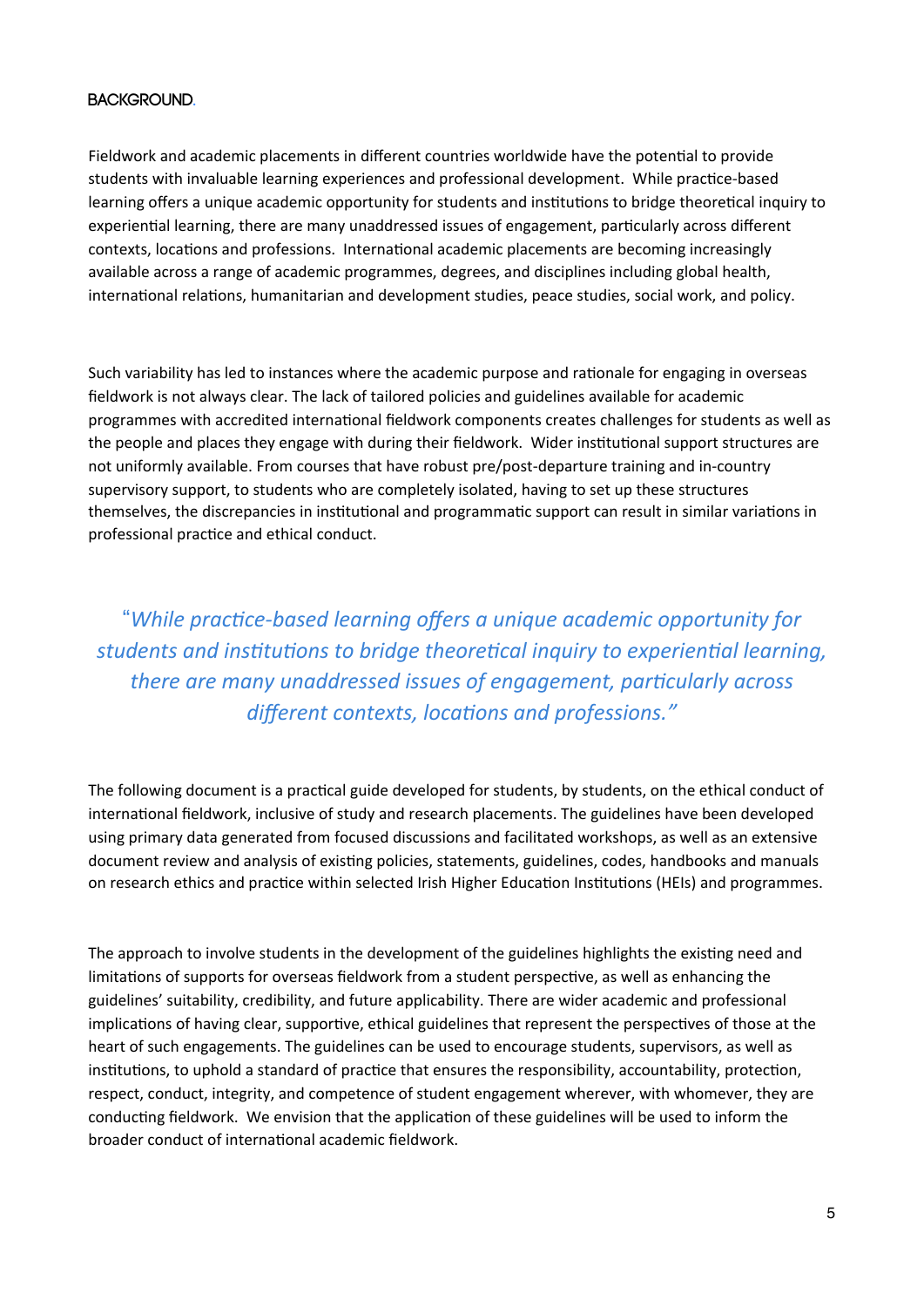#### AIM.

To develop guidelines on the ethical engagement of students within Irish Higher Education Institutions participating in international activities in fulfillment of their academic curricula.

#### OBJECTIVES.



 $\widehat{z}$ 

To provide a resource for students to ensure they are receiving appropriate support for their work to better enhance their learning and experience;

To provide a resource for institutions, programmes and international partners to ensure that students are engaging in international work responsibly, ethically and for the mutual benefit of all parties;

To encourage the adoption of a guiding framework that is standardised across higher education institutions and relevant academic programmes.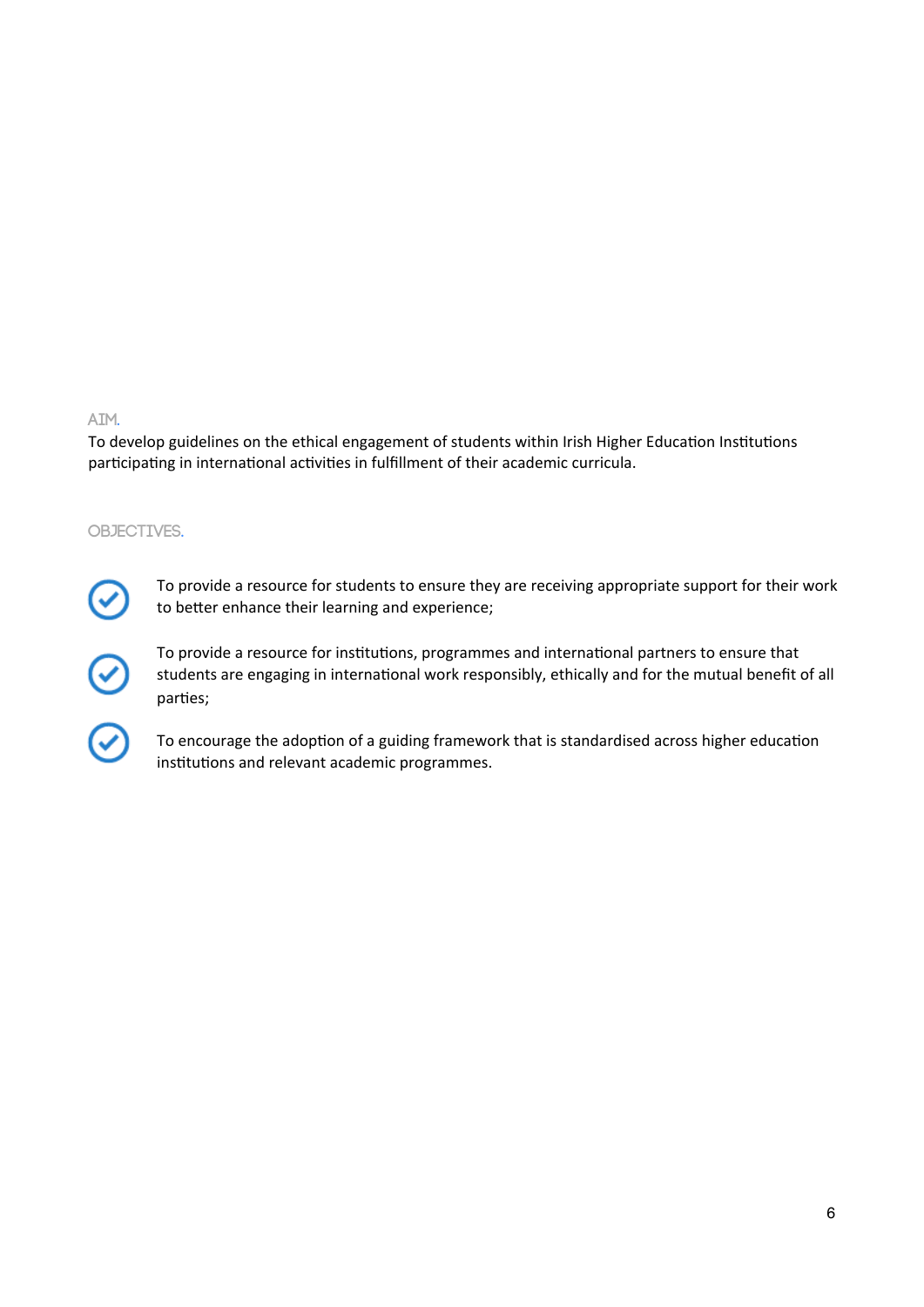# **Reading & Understanding the Guidelines.**

The following document outlines generic guidance and basic procedural support for students and partners engaging in overseas fieldwork. For the purpose of these guidelines the term 'fieldwork' refers to any work, study, research, instruction, or other academic related activities, carried out by students while representing a higher education institution off-site. For reference, a complete list of terms, definitions, and supplemental material are annexed at the end of the guide.

The guidelines have been developed into three chronological categories of engagement: prior to, during, and after fieldwork. These guidelines cannot account for the variety of individuals, institutions, communities, places, disciplines, programmes, nature, or duration of fieldwork, nor can they cover all events and circumstances in explicit detail. In order to suitably inform and support students and partners engaging in overseas fieldwork, we recommend these guidelines be used in conjunction with existing materials and relevant resources that would be more specific to certain areas, expertise, and disciplines.



It is important to remember that across all stages of fieldwork, while the extent of individual engagement will vary by student, as well as host-partners, the academic interests of the student should always be represented and protected by their home-institution.

There should always be a level of responsibility held by student's home-institution to ensure that this academic engagement is ethical and in the best interest of the student as well as the individuals, communities and organisations, with whom they interact, wherever that may be. If there is ever a doubt, then greater reflection is required as to whether or not such international fieldwork should be undertaken at all.

# **Applying the Guidelines.**

These guidelines were specifically developed to assist students to engage ethically in their overseas placements and to assist in ensuring positive experiences throughout their study. As such, students engaging in overseas fieldwork are the main audience for these guidelines. However, that does not limit their applicability and potential usefulness to other stakeholders engaged in the partnership. Table 1 outlines how students, hosting organisations in the student's country of fieldwork, as well as home institutions, can utilise these guidelines to assist in strengthening partnerships and ensuring a mutually beneficial working relationship while supporting the international reputation of both institutions.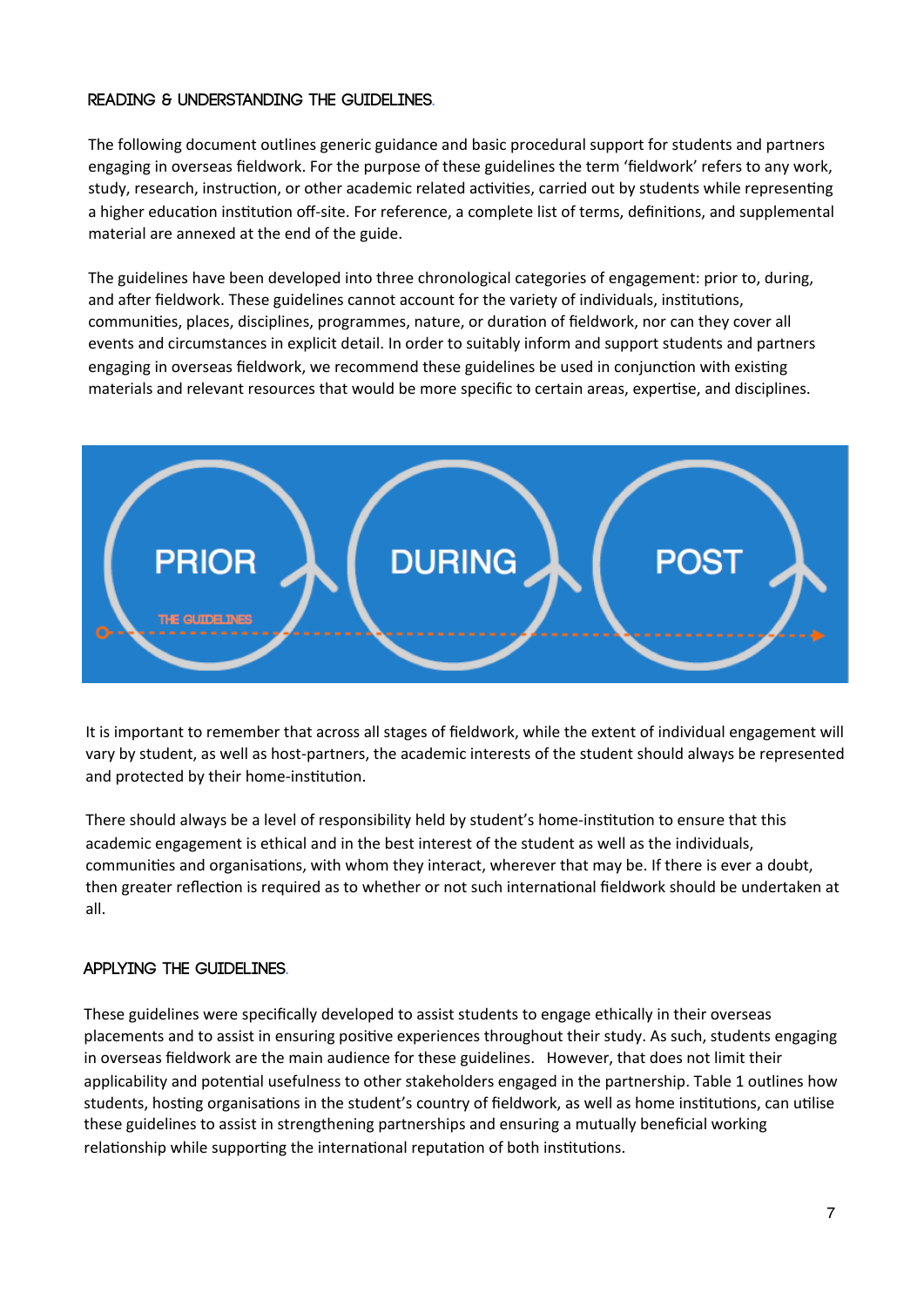# Table 1. Targeted Applications of the guidelines for three engaged partnership groups.

|                      | HOW TO USE THE GUIDELINES                                                                                            | POTENTIAL BENEFITS                                                                  | SPECIFIC SECTIONS & RESOURCES                                        |
|----------------------|----------------------------------------------------------------------------------------------------------------------|-------------------------------------------------------------------------------------|----------------------------------------------------------------------|
|                      | To ensure home institutions are aware of<br>guidelines and students' intentions to<br>follow them                    | Promoting ethical engagement<br>Setting realistic expectations for fieldwork        | Full Document                                                        |
| <b>STUDENTS</b>      | To send a copy of guidelines to hosting<br>institution outlining specific intentions<br>and expectations             | Ensuring one's own safety and wellbeing,<br>as well as that of others               |                                                                      |
|                      | To discuss with institutions and prevent<br>any possible problems that may arise                                     | Developing collaborative partnerships<br>Ensuring successful overseas fieldwork     |                                                                      |
|                      | To clarify individual, as well as<br>institutional, roles and responsibilities<br>throughout all stages of fieldwork | Receiving support from both home<br>institution and hosting organisation            |                                                                      |
|                      | To understand the potential issues arising<br>from conducting overseas fieldwork                                     | Building positive reputations and<br>accountable partnerships internationally       | Foundational Principles (pg. 9-10)<br>Building Partnerships (pg. 11) |
|                      | To ensure students adhere to appropriate<br>local and international ethical practices                                | Upholding transparent and explicit<br>procedures for partnering                     | Expectations (pg. 11)                                                |
| HOSTING ORGANISATION | To develop partnership protocols<br>between the stakeholders for                                                     | Creating opportunity to feed in and<br>develop fieldwork and exchange               | $\rightarrow$ Ethics (pg. 12)<br>During Fieldwork (pg. 14)           |
|                      | accountability and communication<br>To understand the role and                                                       | programmes<br>Ensuring student's work is in-line with                               | Strengthening Partnerships (pg. 15)                                  |
|                      | responsibilities of a hosting organisation<br>throughout all stages of fieldwork                                     | current hosting practices                                                           | Evaluation (pg. 15)                                                  |
|                      |                                                                                                                      | Ensuring the safety and wellbeing of<br>students and those they are working with    | $\rightarrow$ Dissemination (pg. 15)                                 |
|                      |                                                                                                                      |                                                                                     | Memorandum of Understanding (pg. 21)                                 |
|                      | To ensure students adhere to appropriate                                                                             | Building positive reputations and                                                   | Terms of Reference (pg. 23)<br>Foundational Principles (pg. 9-10)    |
| <b>NSTITUTION</b>    | local and international ethical practices                                                                            | accountable partnerships internationally                                            | Prior to Fieldwork (pg. 11-13)                                       |
| HOME1                | To disseminate guidelines to relevant<br>courses and/or individuals                                                  | Having ethical and robust projects<br>attributed to your institution                | Partnerships (pg. 11)                                                |
|                      | To standardise support for students<br>conducting fieldwork overseas                                                 | Upholding transparent and explicit<br>procedures for partnering                     | Safety (pg. 12)                                                      |
| $\circ$              | To provide organisational support,                                                                                   | Ensuring the safety and wellbeing of                                                | Post Fieldwork (pg. 15)                                              |
|                      | security, and guidance for students<br>following guidelines                                                          | students and those they are working with                                            | Memorandum of Understanding (pg. 21)<br>Terms of Reference (pg. 23)  |
|                      | To understand the role and<br>responsibilities of a home institutions<br>throughout all stages of fieldwork          | Creating opportunity to feed in and<br>develop fieldwork and exchange<br>programmes |                                                                      |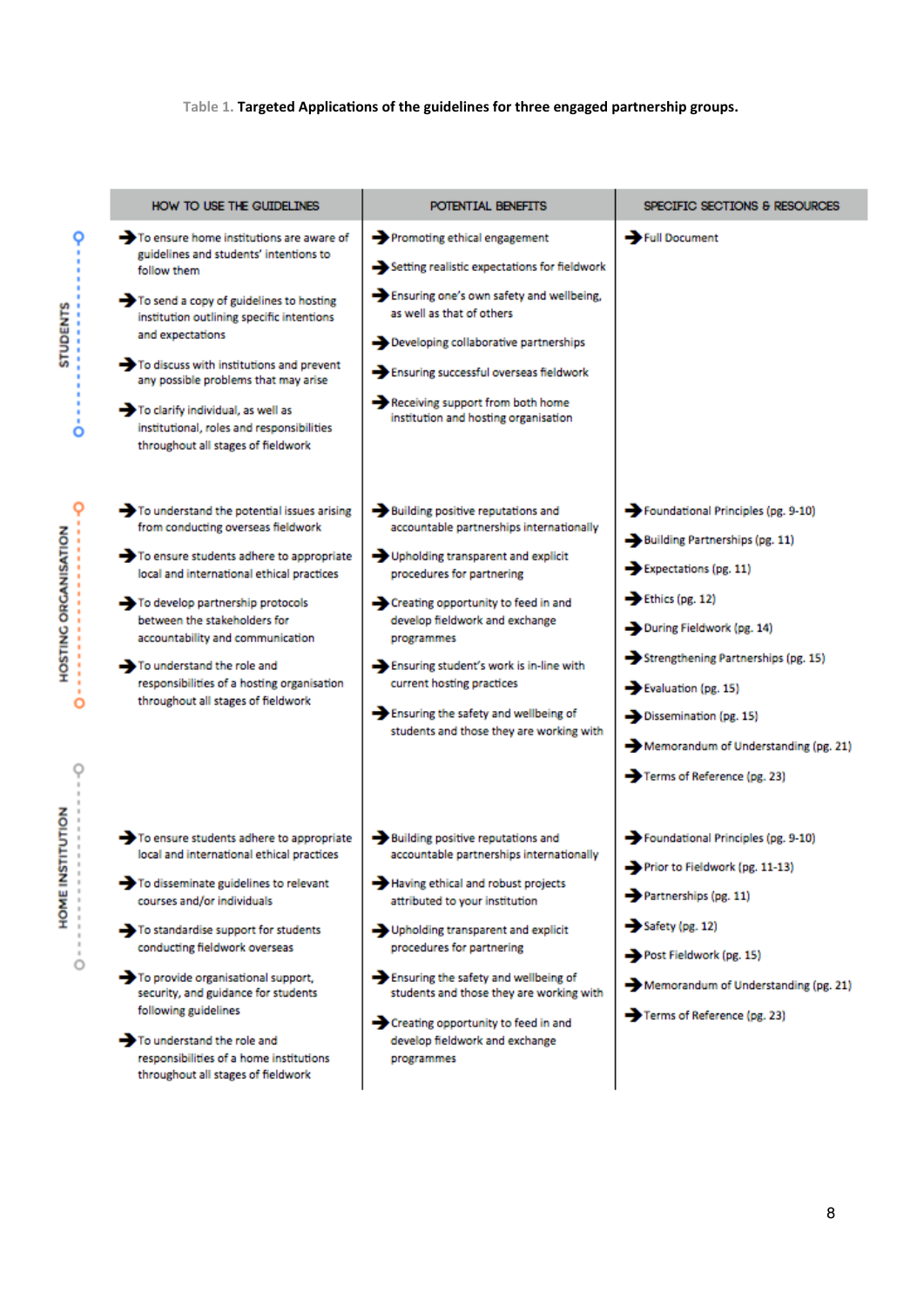## I. FOUNDATIONAL PRINCIPLES.

The following foundational principles help to situate the following recommendations and guiding chronological categories (prior, during, and after) within the context of overseas placements. This ethos should be applied at all stages of overseas work.

#### A. ACADEMIC ACCOUNTABILITY & SOCIAL RESPONSIBILITY

Ethical engagement should be embedded in balancing the objectivity of fieldwork with subjectivity (and sensitivity) for the people and places involved. As well, students should be aware of their own positionality and privilege when engaging in fieldwork<sup>1</sup>. These guidelines are to apprise students, programmes and institutions of their individual social responsibility and greater organisational accountability, so that they too can uphold their own ethical engagement.

#### **B. RESPECT & PROTECTION**

Any fieldwork with human participants should be conducted in a manner that respects and protects the rights, dignity, diversity and equality of all persons, communities and places. This includes the protection and storage of data that ensures privacy, confidentiality, and anonymity as appropriate<sup>2</sup>, while publicly promoting academic freedom, disseminating knowledge, and privileged information<sup>3</sup>.

# "Ethical engagement should be embedded in balancing the objectivity of fieldwork with subjectivity (and sensitivity) for the people and places involved."

In an effort to ensure the protection and safety of students, as well as the people and places with whom they work, the principles of 'Do No Harm'<sup>4</sup> should extend to participants, students, and all partners engaging in fieldwork<sup>5</sup>.

We recognise that conducting fieldwork in regions across the Global South may introduce inequitable power dynamics for populations and communities<sup>6</sup>. Students should bring awareness to certain contextual factors (i.e. social, economic, political, gendered, and cultural) that may enhance individual or group vulnerabilities, such as risk of coercion and exploitation, and make every attempt to minimise any potential

<span id="page-8-0"></span><sup>&</sup>lt;sup>1</sup>Pitts, M. & Smith, A. (2007). Researching the Margins: Strategies for Ethical and Rigorous Research with Marginalised Communities. Basingstoke: Palgrave MacMillan.

<span id="page-8-1"></span><sup>&</sup>lt;sup>2</sup> In accordance with each (Irish and international) institutions' ethical policies and processes.

<span id="page-8-2"></span><sup>&</sup>lt;sup>3</sup> Sociological Association of Ireland, *Ethical Guidelines*.

<span id="page-8-3"></span><sup>&</sup>lt;sup>4</sup> Meaning beneficence in the absence of maleficence, at all times the maximum benefit with the minimum harm (See Annexes: The Belmont Report, and Nuremburg Code).

<span id="page-8-4"></span><sup>&</sup>lt;sup>5</sup> School of Social Sciences & Philosophy, TCD, Ethics Policy on Good Research Practice.

<span id="page-8-5"></span><sup>6</sup> MURPHY J, HATFIELD J, AFSANA K, NEUFELD V. (2015). Making a Commitment to Ethics in Global Health Research Partnerships: A Practical Tool to Support Ethical Practice. Bioethical Inquiry. 12 (1):137-46.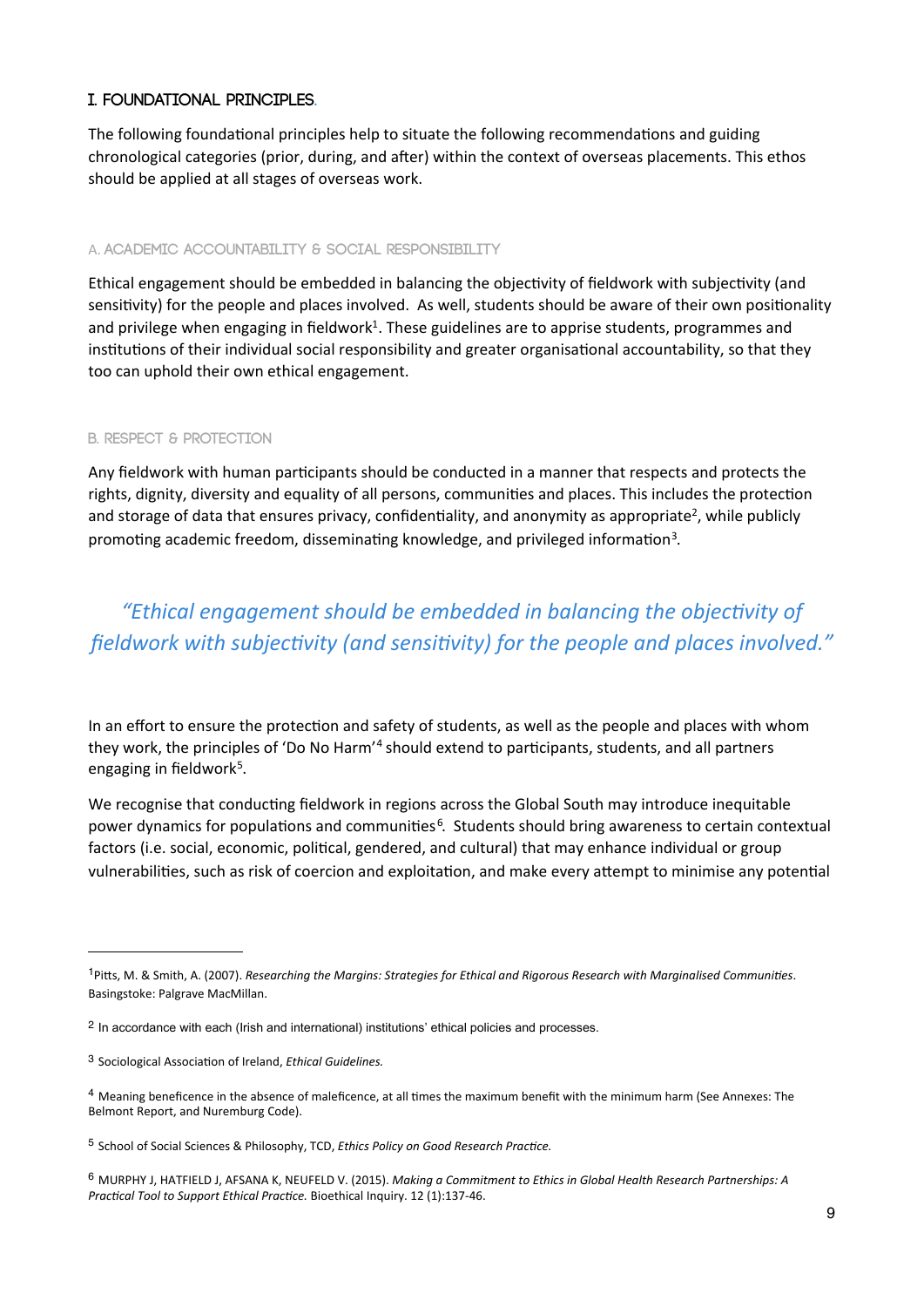harm resulting from power imbalances, either directly or indirectly, associated with their fieldwork<sup>7</sup>. In particular, there should be special concern taken for fieldwork of ethically vulnerable groups, specifically individuals who face excessive risk of being enrolled in research overseas, including those with limitations in their ability to provide consent to research because of factors such as immaturity or cognitive impairment.

#### C. CONDUCT & INTEGRITY

These guidelines are intended to emphasise the potential benefit and wider influences of conducting such fieldwork. However, in order for these benefits to be reciprocal and these influences bear positively on all persons, communities, and partners involved, there must be resolve to uphold fieldwork integrity through good practice and ethical conduct<sup>8</sup>.

#### **D. COMPETENCE**

Students engaged in overseas fieldwork are representatives of their home academic institution and should strive to ensure that their conduct of fieldwork, prior to, during, and after fieldwork, reflects appropriately the level of academic and professional standards<sup>9</sup>. Maintaining and developing competence to uphold such standards requires students to be knowledgeable and aware of relevant practices and techniques, including ethical and safety procedures, specific to their fieldwork<sup>10</sup>. In order to protect themselves, as well as the individuals with whom they are working, students should be aware of their own competences so as not to engage in activities beyond their level of expertise. In following with the principle of respect and protection, students engaging in the fieldwork of vulnerable groups MUST exercise deliberate consideration to inform themselves of the necessary precautions and relevant protocols<sup>11</sup>.

<span id="page-9-0"></span> $^7$  M. Berghs (2011) 'Paying for stories of impairment – parasitic or ethical? Reflections undertaking anthropological research in post-conflict Sierra Leone', Scandinavian Journal of Disability Research, 13(4), 255-270.

<span id="page-9-1"></span><sup>&</sup>lt;sup>8</sup> MacFarlane, B. (2008) Researching With Integrity: The Ethics of Academic Research. Oxford: Routledge.

<span id="page-9-2"></span><sup>&</sup>lt;sup>9</sup> Student Code of Conduct, NUIG (2010).

<span id="page-9-3"></span><sup>&</sup>lt;sup>10</sup> Code of Good Practice in Research, UCD Policy (2016).

<span id="page-9-4"></span><sup>&</sup>lt;sup>11</sup> For example the National Guidance for the Protection and Welfare of Children, Government of Ireland, Department of Children and Youth Affairs (2012); and the Guidelines for Women of Childbearing Age, Research Ethics Committee Guidance Documents, TCD (2015).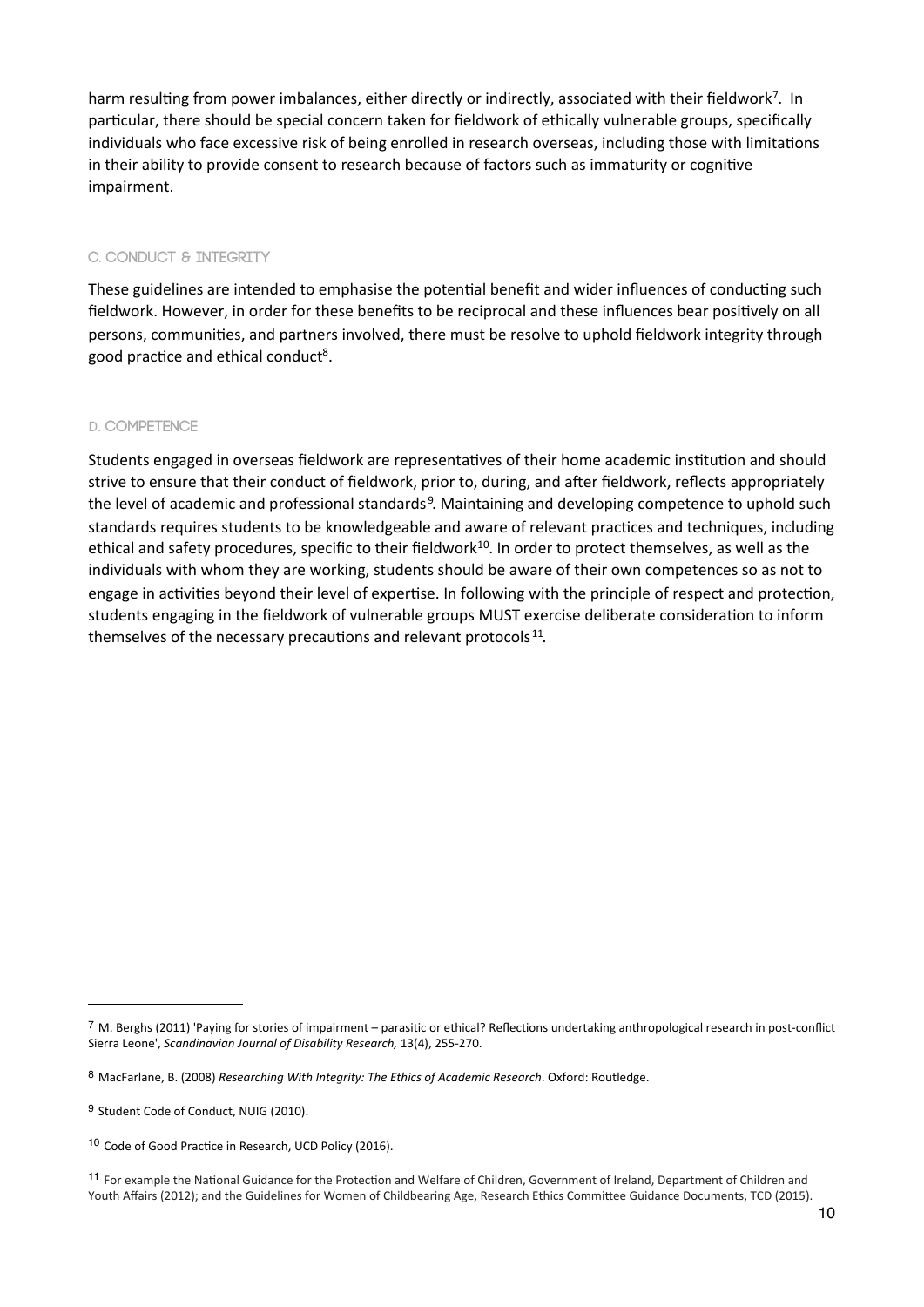# **II. PRIOR.**

#### **Preparations & Inductions**

It is important to recognise that not all students may be suitable for international fieldwork. As such, programmes and institutions should have appropriate screening processes and selection criteria for students wishing to conduct fieldwork overseas. These processes and criteria should (or may already) be developed collaboratively by home and hosting partners. Depending on the nature of the fieldwork, this may include background checks (with local authorities), medical checks (fitness and vaccination), academic records, language requirement, and technical testing of specific skills<sup>[12](#page-10-0)</sup>. Refer to annexed checklists for more specific examples.

#### **Establishing Contacts & Building Partnerships**

Students must have a designated person/point of contact linking the student with the hosting institution and local partners. There is documented support for the assignment of more than one supervisor in the case of students conducting research in a physical location or academic structure outside of the university<sup>[13](#page-10-1)</sup>. Under these circumstances however, it is important that all partners, in particular those with supervisory roles, be sufficiently able, disposed, and well-resourced to engage in the fieldwork.

Establishing contacts, both within, as well as outside of, formal/institutional partners is important for students to connect with their fieldwork experiences, and can offer valuable insight into culturalappropriateness, 'everyday' awareness, and logistical knowledge. The earlier that partners are able to equitably engage and feed into this process, the more beneficial it will be to students' fieldwork experience.



#### **Setting Expectations**

Supervisory supports (both home and hosting) should work in collaboration to develop (TORs and/or MoUs) with defined objectives, outcomes, and deliverables that are in accordance with the fulfillment of institutional or programme fieldwork requirements. The development of a TOR should be prioritised, while depending on the preference and nature of the partners involved, an MOU may be considered appropriate.

<span id="page-10-0"></span><sup>12</sup> University Policy and Model Code of Practice on Fieldwork in University Units, NUIG (2011).

<span id="page-10-1"></span><sup>13</sup> Postgraduate Handbook, UL (2012).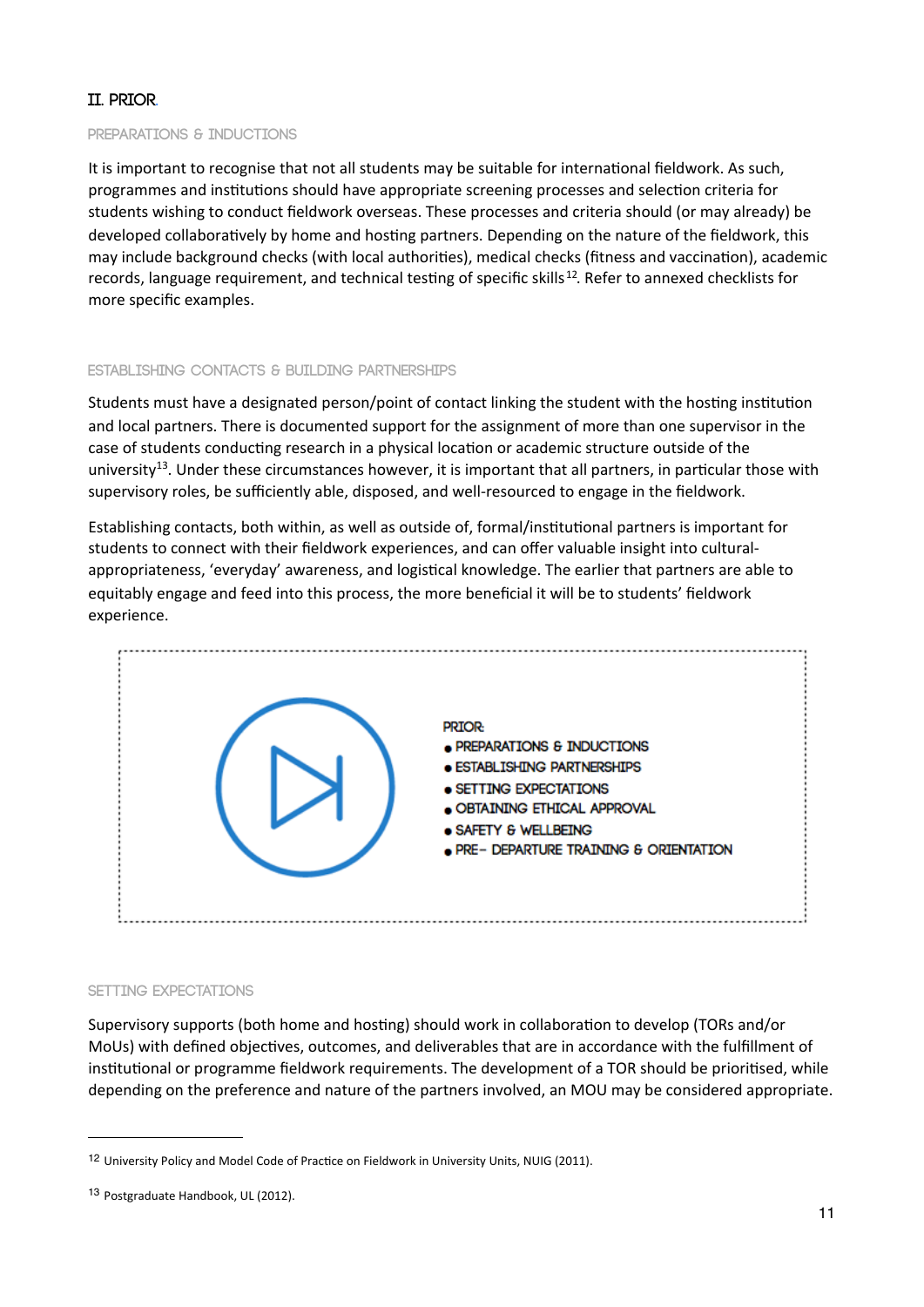TORs and/or MoUs should introduce communication procedures, including minimum requirements throughout the fieldwork process, as well as reporting mechanisms that involve students as well as supervisory supports from both home and hosting institutions.

TORs and/or MoUs should specify standards of safety, health and welfare conditions pertaining to the fieldwork, such as the quality of supervision, hours of engagement, means of transportation, and physical environment $14$  [15](#page-11-1) [16.](#page-11-2)

TORs and/or MoUs should be in reference to existing academic codes of conduct and discipline<sup>[17](#page-11-3)</sup>. This should include detailed measures for monitoring and evaluating fieldwork objectives, along with a discontinuation plan in case a partner is in breach of these fieldwork agreements.

TORs and/or MoUs should have a dissemination plan for results, including targeted forums and stakeholders, as well as details of ownership and authorship that are in accordance with the fulfillment of institutional or programme fieldwork requirements.

#### **Obtaining Ethical Approval**

Students must obtain formal ethical approval from the appropriately designated commissions and bodies both at home and in the hosting country. At a minimum, the enquiry into this process should be initiated prior to departure, so that even if the approval has not officially been granted prior to arrival in their overseas fieldwork, students have made the necessary considerations and planned accordingly for the time it will take before they are eligible to initiate fieldwork. If there is no mechanism or infrastructure by which to obtain local ethical review, this must be supported with written documentation from the local governing authority<sup>18</sup>, and efforts to ensure ethical coherence at the local level must be made<sup>[19](#page-11-5)</sup>.

Students must obtain the appropriate Visas necessary for conducting fieldwork. Criteria for these categories and engagements will differ by country, and sometimes region, as well as institution, and so it is the student's own responsibility to inform themselves and follow the necessary protocol<sup>[20](#page-11-6)</sup>.

#### **Ensuring Safety and Wellbeing**

Students should be aware of existing academic/professional standards both within the hosting country and Irish context. Students should have the necessary: health/travel insurance; immunization and medication; contact information of support services and bodies (i.e. Embassies)<sup>[21](#page-11-7)</sup>. Students should identify areas of

<span id="page-11-0"></span><sup>&</sup>lt;sup>14</sup> Government of Ireland (2005) Safety, Health, and Welfare at Work Act.

<span id="page-11-1"></span><sup>15</sup> Faculty of Health Sciences, TCD (2015) Lone Worker Guidelines; and Faculty of Natural Sciences, TCD (2016) Field Lone Working *Guidelines.*

<span id="page-11-2"></span><sup>&</sup>lt;sup>16</sup> Department of Clinical Speech & Language Studies, TCD (2014) Lone Working Policy.

<span id="page-11-3"></span><sup>17</sup> Student Code, UCD (2015); Student Code of Conduct and Discipline, DCU (2015); Student Code of Practice, UL (2015); Student Rules, UCC (2014).

<span id="page-11-4"></span><sup>18</sup> Research Ethical Committee Guidance Documents, TCD.

<span id="page-11-5"></span><sup>19</sup> Bhat, S. B., & Hegde, T. T. (2006). Ethical international research on human subjects research in the absence of local institutional review boards. Journal of Medical Ethics, 32(9), 535–536. http://doi.org/10.1136/jme.2005.013516.

<span id="page-11-6"></span><sup>&</sup>lt;sup>20</sup> Student Code of Practice for Work/Study Placements, UL (2015).

<span id="page-11-7"></span><sup>21</sup> Research Checklist, TCD.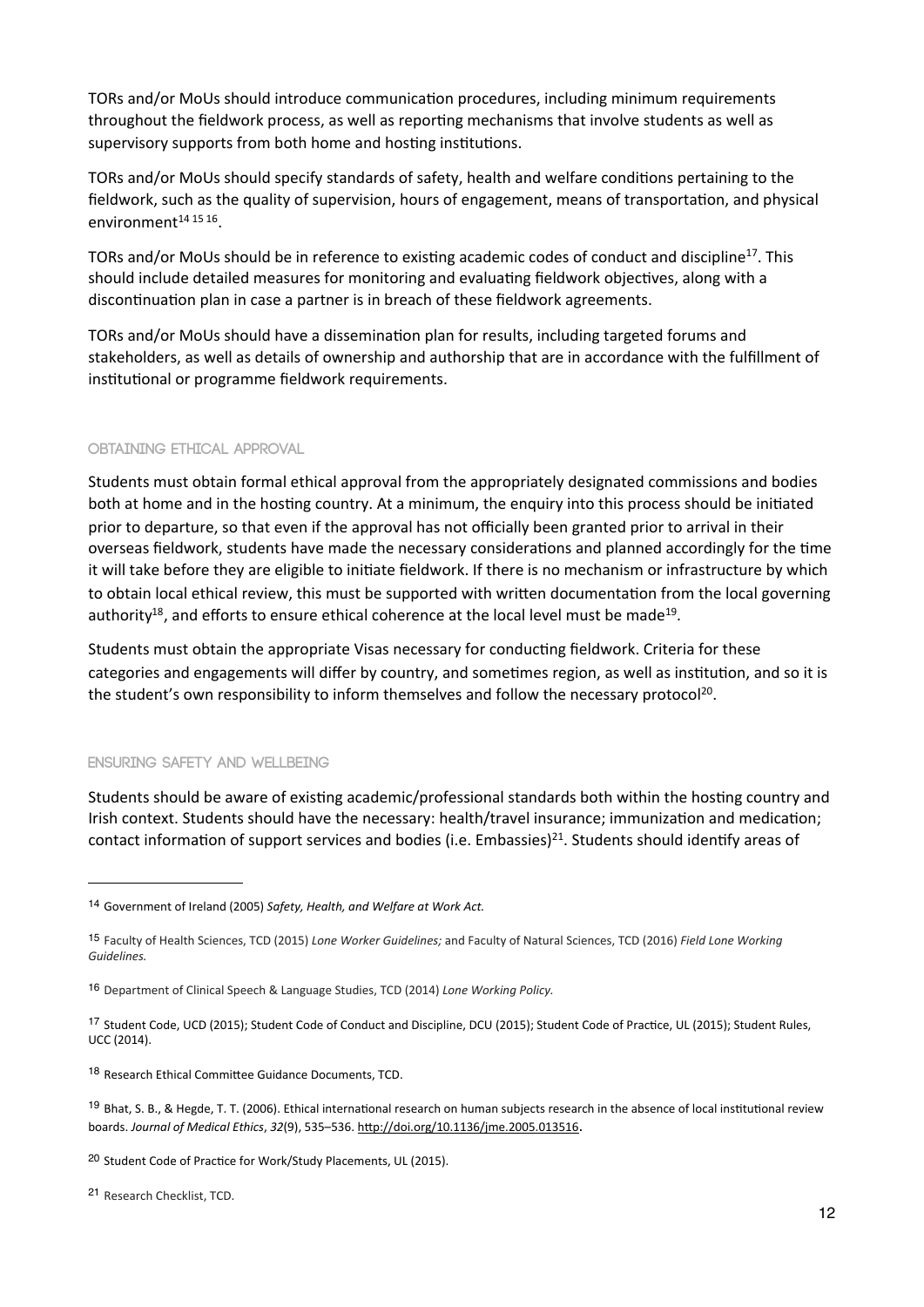concern, potential risk, hazards, as well as supportive services with hosting partners/institutions. Partners should agree on a plan of action and safety protocol (MoU) to follow in the event of personal injury, sickness, or accident<sup>22</sup>.

# **Pre-Departure Training and Orientation**

Pre-departure training should take place for all students, regardless of affiliated programme or institution. Such training should take place well in advance of departure with qualified instruction, and may be tailored to specific student cohorts based on their respective areas of fieldwork. Training should cover aspects of general and travel health and safety, risk assessment, security and emergency measures, including planning for logistics and critical incidents procedures, as well as leadership and team dynamics<sup>[23](#page-12-1)</sup>. Additionally, there should be specific elements regarding language awareness, cultural sensitivity, respectful representation of groups and individuals, understandings of reciprocity, and the management of expectations. Please refer to annexes for checklists of specific examples.

Furthermore, for students engaged in individual fieldwork projects, for example Masters and PhD research programmes, any specific concerns or training requirements should be managed by way of their supervisors  $24$ . Students should profile their respective host-country and partnering institutions (language, dialects, currency, governing structure, geography, and demographics, etc.). In addition, a personal risk assessment should be undertaken, and reflect the country context as well as the nature of fieldwork.

<span id="page-12-0"></span><sup>22</sup> Fieldwork Safety Guidelines, UCD (2015).

<span id="page-12-1"></span><sup>&</sup>lt;sup>23</sup> University Policy and Model Code of Practice on Fieldwork in University Units, NUIG (2011).

<span id="page-12-2"></span><sup>24</sup> Postgraduate Handbook, UL (2012).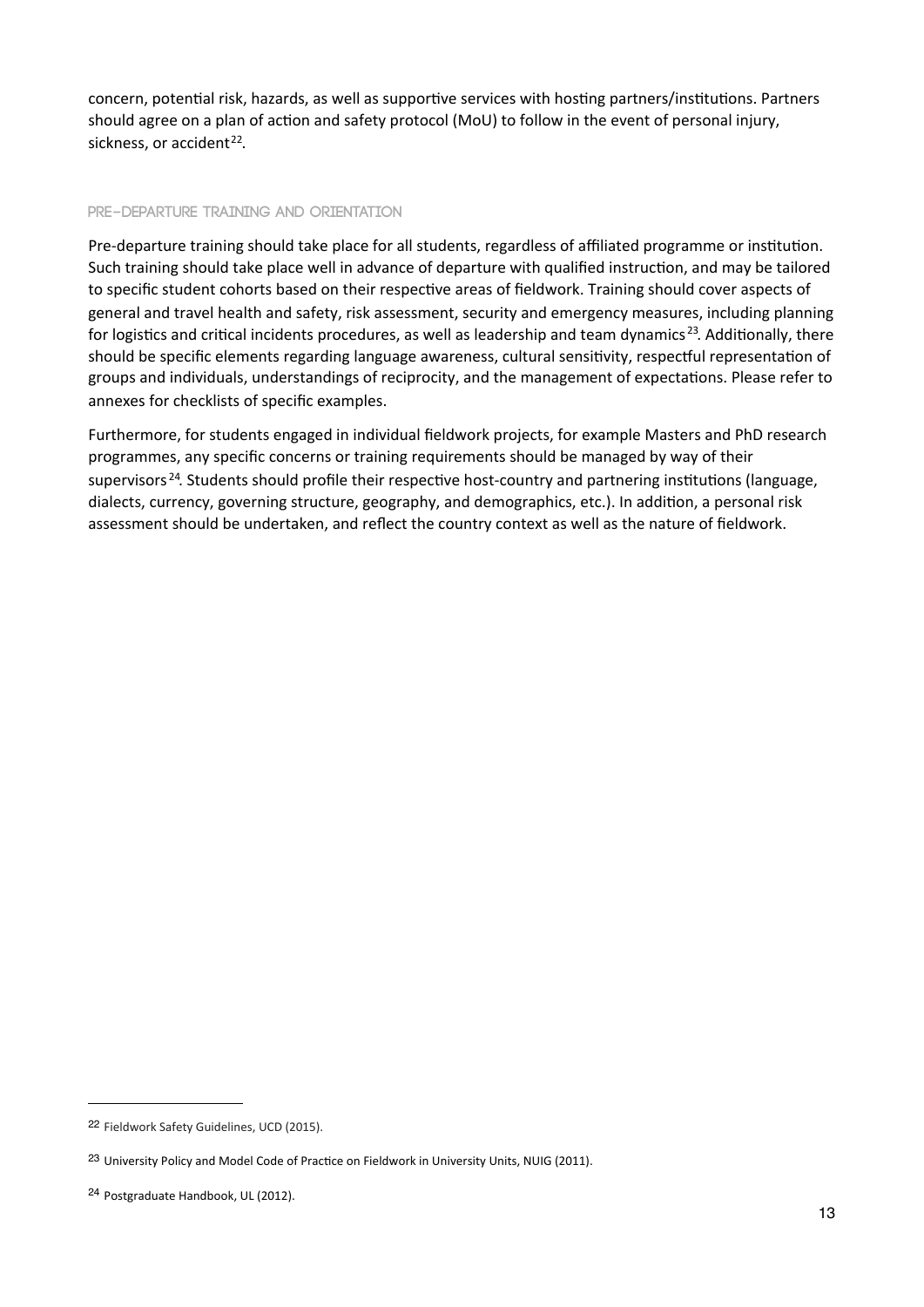# IV. DURING.

#### **MAINTAINING PARTNERSHIPS**

Emphasise on-going collaboration between partners to facilitate ethically appropriate and academically sound fieldwork engagement. Maintaining regular communication channels and support networks between students and supervisors (from both home and hosting institutions) would help to maintain a working relationship, and prevent inappropriate conduct and/or unintentional fieldwork outcomes.

#### **MANAGING EXPECTATIONS**

Students should adhere to pre-determined protocols and contracts between partners (ToR: MoU) with the necessary and appropriate (self) monitoring and evaluation measures in place. This can include the discontinuation of the fieldwork at any time if a partner is in breach of said agreements. Such agreements should refer to existing academic codes of conduct and discipline<sup>25</sup>. Supervisory supports (both home and hosting) should work in collaboration to manage the entire fieldwork process (prior; during; and post).



#### OBTAINING ETHICAL APPROVAL

If it was not possible to be granted country-specific ethical approval prior to arrival in country, students must complete this process and obtain the necessary documentation from authorised bodies prior to undertaking their fieldwork.

#### ENSURING SAFETY AND WELLBEING

Students should adhere to the same academic/professional standards both within the hosting country and Irish context. Students should be aware of the ethical issues around the safeguarding, engagement, and potential sensitivity of participants during their fieldwork conduct, and especially if working with vulnerable populations<sup>26</sup>. Partner institutions, supervisors and students should monitor areas of concern, potential risk, hazards, as well as access to supportive services throughout the in-county fieldwork period. Should the situation in-country change then students, in collaboration with their academic supervisors, should complete a new risk assessment that reflects this and can be used to guide decision making relating to the safety and wellbeing of all individuals involved.

<span id="page-13-1"></span><span id="page-13-0"></span><sup>&</sup>lt;sup>25</sup> Student Code, UCD (2015); Student Code of Conduct and Discipline, DCU (2015); Student Code of Practice, UL (2015); Student Rules, UCC (2014).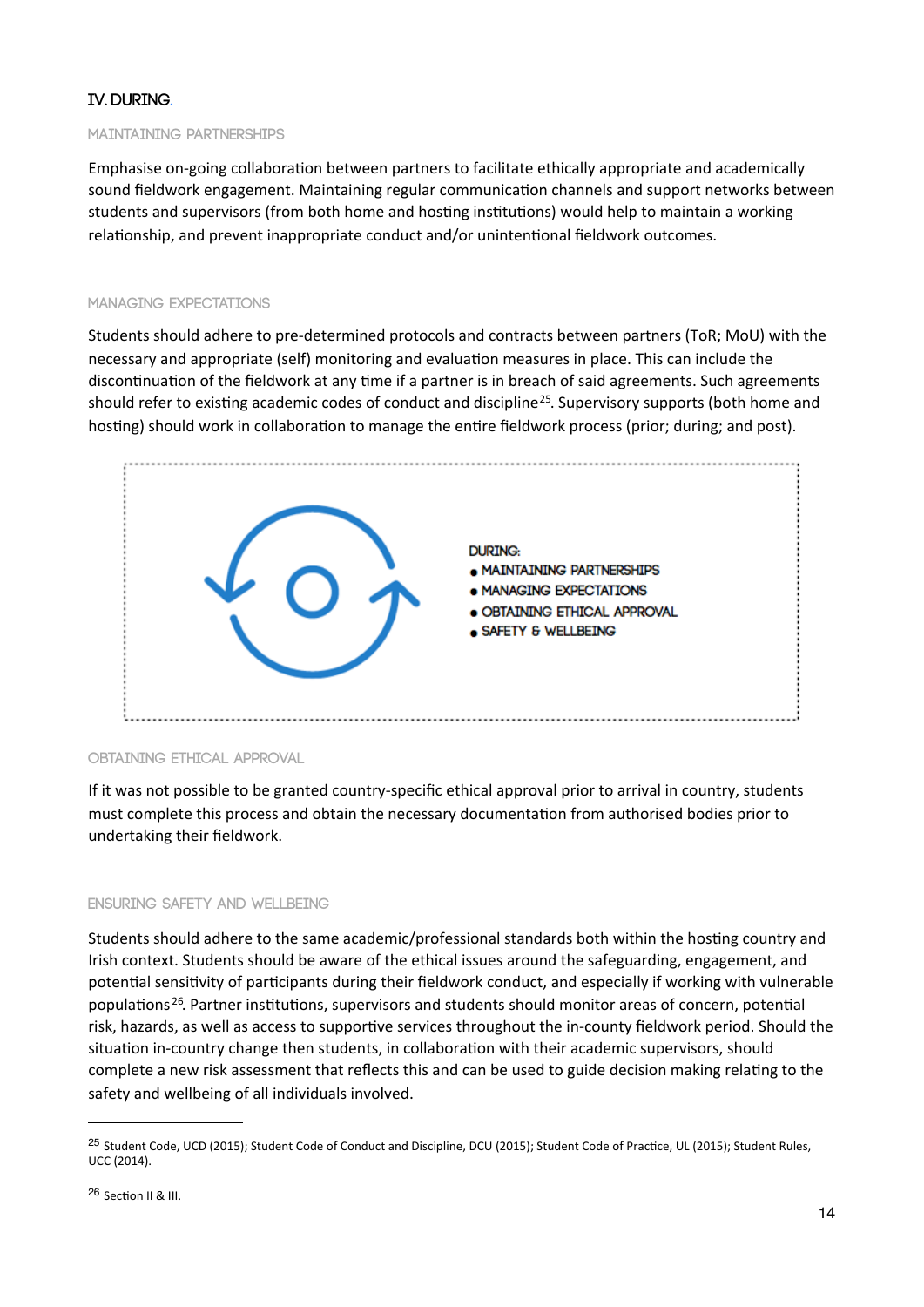# **IV. POST.**

#### **STRENGTHENING PARTNERSHIPS**

All partners (students, supervisors, home and hosting institutions) should be required to complete a feedback assessment of the fieldwork experience, including challenges, recommendations, and benefits. Feedback procedures promote organisational learning and ensure the carry-over of positive aspects and improvement of negative ones, towards the benefit of future fieldwork.

#### **EVALUATING EXPECTATIONS**

The TOR and MoU should be evaluated to ensure the adherence to initial agreements and fulfillment of institutional or programme fieldwork requirements. Partners may wish to hold an exit meeting to undertake a formal evaluation of the fieldwork.



#### **DISSEMINATING INFORMATION**

Students should adhere to the dissemination plan outlined in the TOR and MoU. This includes scheduled forums for distribution, presentation and formatting of results, as well as details of ownership and authorship.

#### **POST DEBRIEFING**

Debriefing should take place for all students, regardless of affiliated programme or institution. Sessions should take place in a timely fashion, upon the return and completion of fieldwork, with qualified instruction either resourced through internal support services within the students' home institution or by a specialising external resources as needed<sup>27</sup>. These may also be tailored to specific student cohorts based on their respective areas of fieldwork. The debriefing process should provide an outlet to engage students in critical reflection and begin the process of integrating learning from their fieldwork experiences<sup>28</sup>. If necessary, additional access to support services and resources should be made available for returning students on an individual-needs basis<sup>29</sup>.

<span id="page-14-0"></span><sup>&</sup>lt;sup>27</sup> Student Charter, TCD (2009), pp 13.

<span id="page-14-1"></span><sup>&</sup>lt;sup>28</sup> Ash, S.L., & Clayton, P.H. (2009). Generating, deepening, and documenting learning: The power of critical reflection in applied learning. Journal of Applied Learning in Higher Education, 1(1), 25-48.

<span id="page-14-2"></span><sup>&</sup>lt;sup>29</sup> Resources available from: Comhlamh (2015). Code of Good Practice.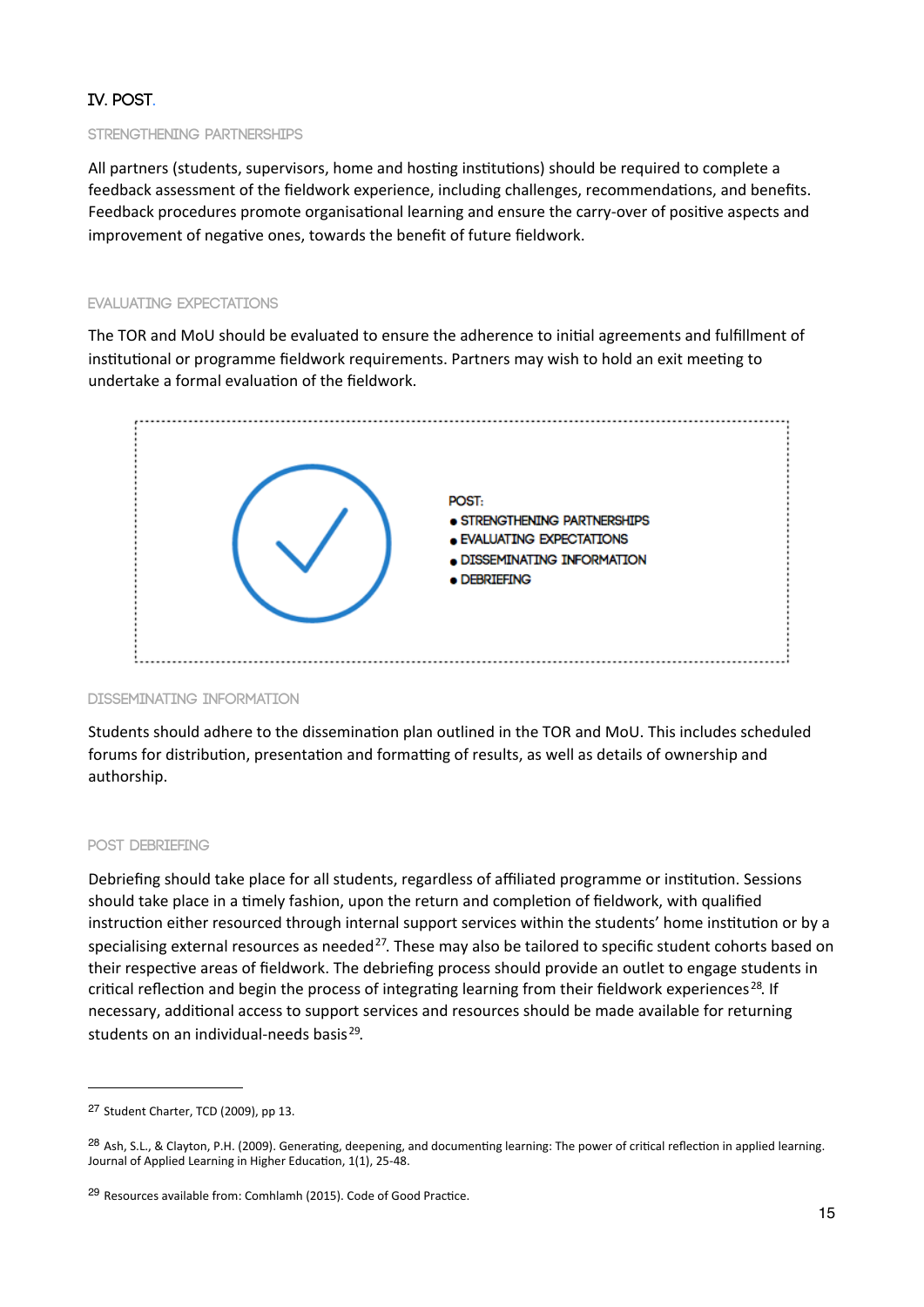# ACKNOWLEDGEMENTS.

The guidelines development team would like to thank the Development Studies Association of Ireland (DSAI) and the Irish Forum for Global Health (IFGH) for their contributions and support of this research. We would also like to acknowledge Comhlámh for their guidance throughout this development process. Much appreciation to Hanna Phelan for her time and effort designing the final document. Finally, a special thanks to the Post-Graduate Work Group (DSAI) and the Student Outreach Group (IFGH) for their collaborative efforts and assistance facilitating this work.

# **DISCLATMER**

These guidelines serve as a pointer for ethical fieldwork and do not substitute ethical review procedures in home and host institutions or in the country and region where the fieldwork will take place. It is the responsibility of the students and supervisors at the home institution to ensure the necessary ethical reviews are undertaken. The guidelines are published for general information only and any action the reader takes is at their own risk. The authors are not liable for any losses, damages or injuries experienced in the course of fieldwork.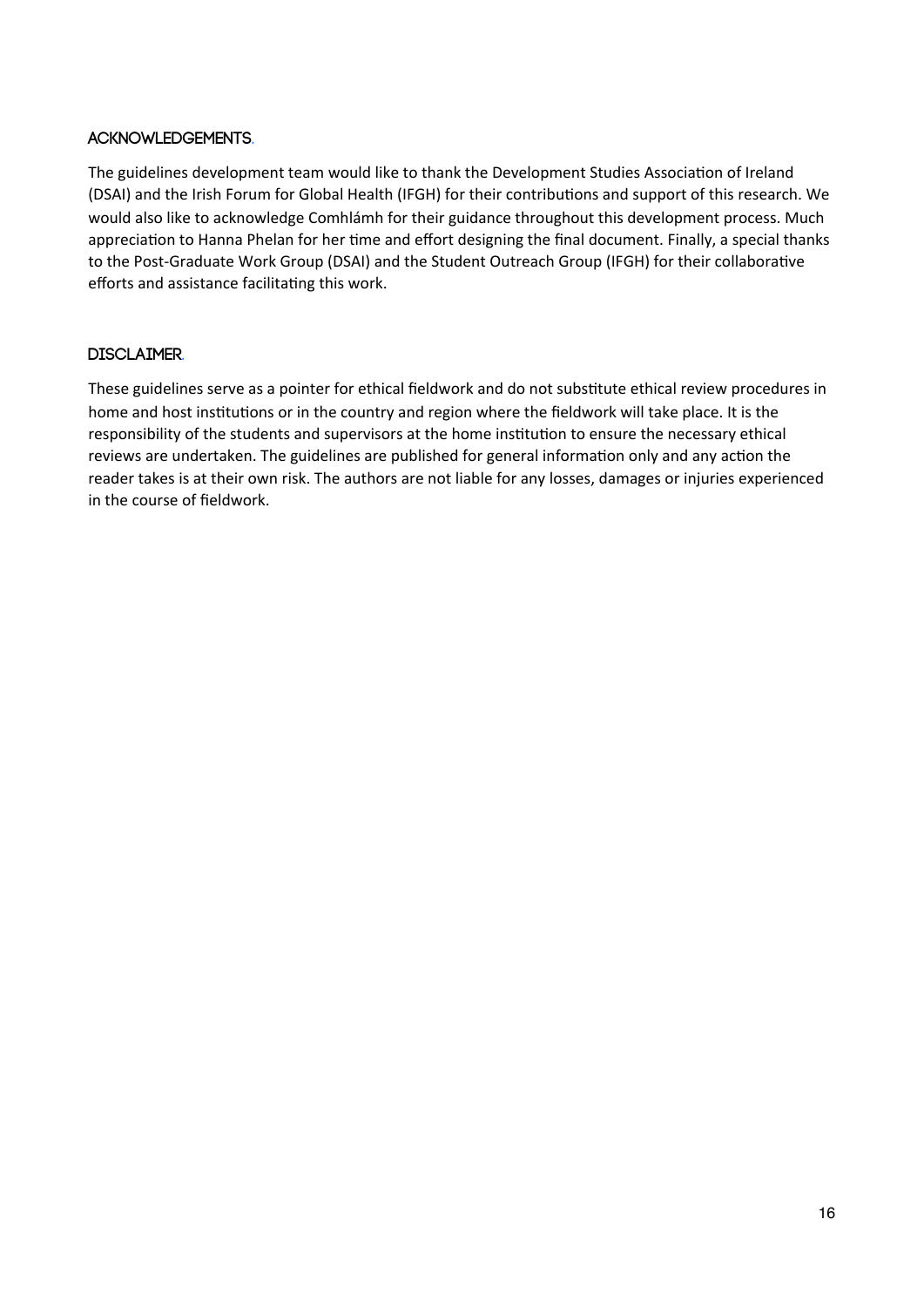#### **ANNEXES.**

**TERMS AND DEFINITIONS** 

Prior: Refers to the initiation and pre-departure period of overseas fieldwork.

During: Refers to the overseas period of engagement in fieldwork.

Post: Refers to the follow-up and period of return from overseas fieldwork.

Home-Institution: Refers to the Third Level Academic Institution in Ireland where the student is enrolled and which is accrediting the international fieldwork.

Host-Institution or Organisation: Refers to an international institution or organisation (governmental or nongovernmental; public, or private) where the student is being facilitated to conduct their fieldwork.

Supervisor(s): An academic advisor affiliated with the home institution, as well as any person taking on an advisory or mentoring role affiliated with the host institution (academic or otherwise).

Partners: Includes students, home academic institutions (Ireland), hosting institutions or organisation (International), supervisors (Irish, International).

Community: Persons and settings where students are carrying out fieldwork.

Fieldwork: Any work related to teaching, research, or other academic activities, carried out by students while representing an academic institution off-site.

Terms of Reference (ToR): Describe the aims, objectives, negotiations and expectations of the fieldwork engagement agreed by all partners involved.

Memorandum of Understanding (MoU): A formal agreement between partners indicating their mutual involvement and commitment to the fieldwork engagement.

Informed Consent: Refers to an active process of agreement to participate in proposed activities, involving understanding and judgement, which requires full disclosure of information to participants (or relevant responsible parties). Therefore, consent forms should clearly outline and inform any prospective participants about the aims of the research, the participants' role, the procedures of collecting information, the right to privacy (confidentiality and/ or anonymity), and the right to discontinue at any time, as well as the subsequent use and dissemination of information.

Informed Assent: Refers to the particular process of consent involving children (minors), whereby their parents or legal guardians must also give permission.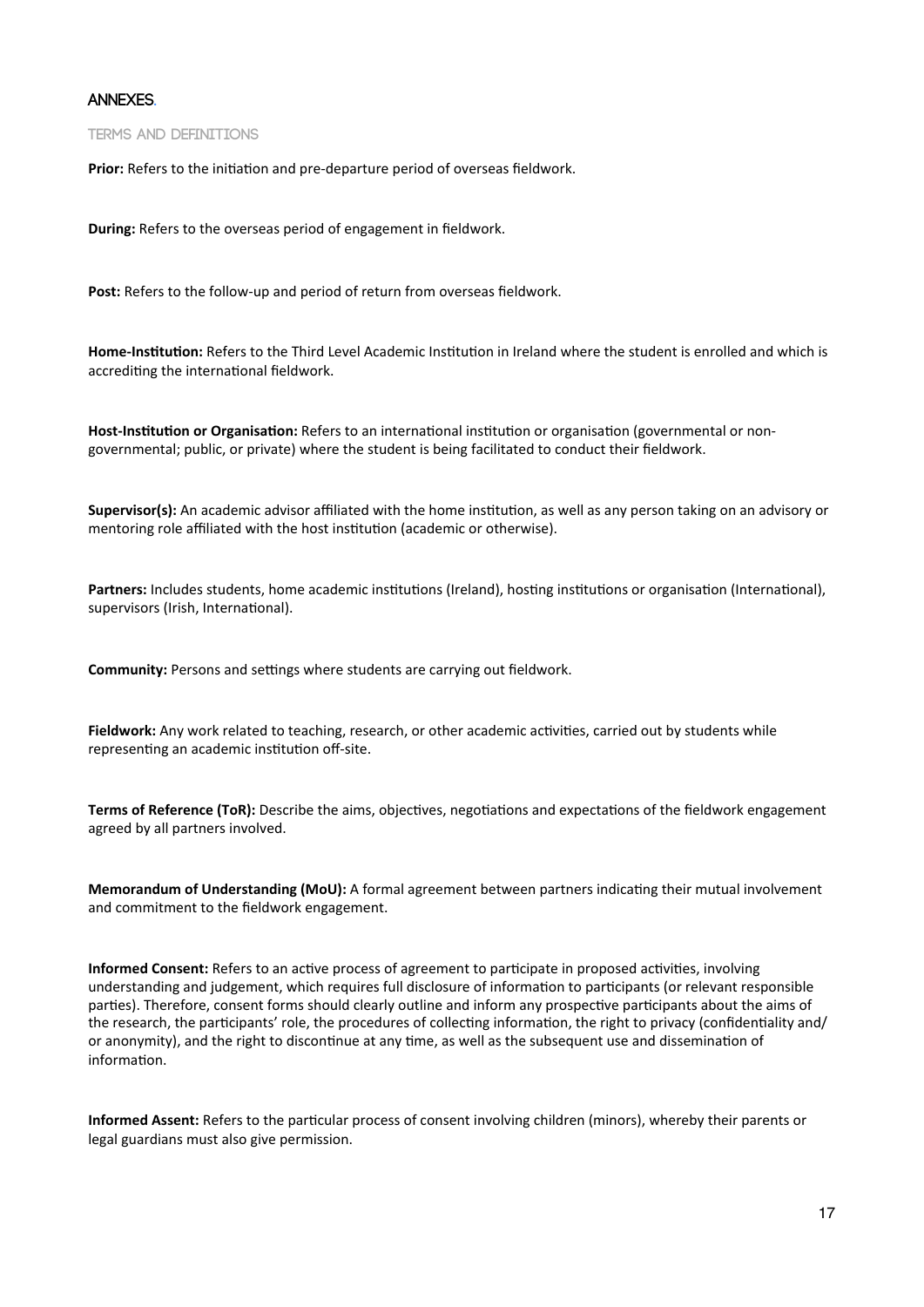#### RELEVANT RESOURCES

Declaration of Helsinki: First adopted by the 18th World Medical Assembly in Helsinki Finland(1964), it is a statement of ethical principles meant to guide medical practitioners and researchers working/studying/researching human participants, as well as identifiable human materials and data. Given the history and context of human subject research within the field of medicine, this is more often the field in which the majority of resources, such as policies and guidelines, relating to ethical best practice were first established and published. While resources are not always directly applicable, considerations erring more on the side of caution, can still be applied within other fields and disciplines in conjunction with relevant and current resources to ensure the proper safeguarding of human health and wellbeing.

Nuremberg Code: First established in 1947, the code outlines principles of respect for voluntary human participation in research, including principles of informed consent and right to withdraw from the research at any time. It also outlines the ethical responsibility of researchers to ensure the safety and wellbeing of participants, that research should involve minimal risk and harm, and any benefit should outweigh the potential of risk associated with participating. The code was adopted internationally in 1949 with its basic principles applied to numerous other codes of practice.

Belmont Report: First published in 1979 by the National Commission for the Protection of Human Subjects of Biomedical and Behavioural Research (USA), the report outlines principles of respect for person, beneficence, justice, and competence.

Online Ethical Certification Courses: Tools and courses provide basic introduction to research ethics involving human participants, including the history, context, definition, application, and evaluation of ethical processes. While some training appears specific to health research, focussed on the protection of persons, majority of principles, regulations, policies and guidelines can be usefully applied to other disciplines of fieldwork involving human participants. These are friendly resources requiring minimal commitment, which should be referenced and utilised as a guiding resource by students.

- The Collaborative Institutional Training Initiative (CITI)<sup>30</sup>
- $-$  FHI 360 $31$
- Training and Resources in Research Ethics Evaluation (TRREE)<sup>32</sup>
- National Institutes of Health (NIH) Ethics Training<sup>33</sup>

Dóchas Network Codes and Guidelines: Since 2007, members of the Dóchas network have been developing regulatory and support resources for overseas development and humanitarian organisations<sup>34</sup>. These Codes and Guidelines are aimed at ensuring effective, transparent, responsible, and sustainable practice.

<span id="page-17-0"></span><sup>30</sup> Available from https://www.citiprogram.org/.

<span id="page-17-1"></span><sup>&</sup>lt;sup>31</sup> Available from http://www.fhi360.org/sites/all/libraries/webpages/fhi-retc2/RETCTraditional/intro.html.

<span id="page-17-2"></span><sup>32</sup> Available from http://elearning.trree.org/.

<span id="page-17-3"></span><sup>33</sup> Available from https://phrp.nihtraining.com/users/login.php.

<span id="page-17-4"></span><sup>34</sup> Available from http://www.dochas.ie/knowledge-hub/standards-excellence-codes-and-guidelines.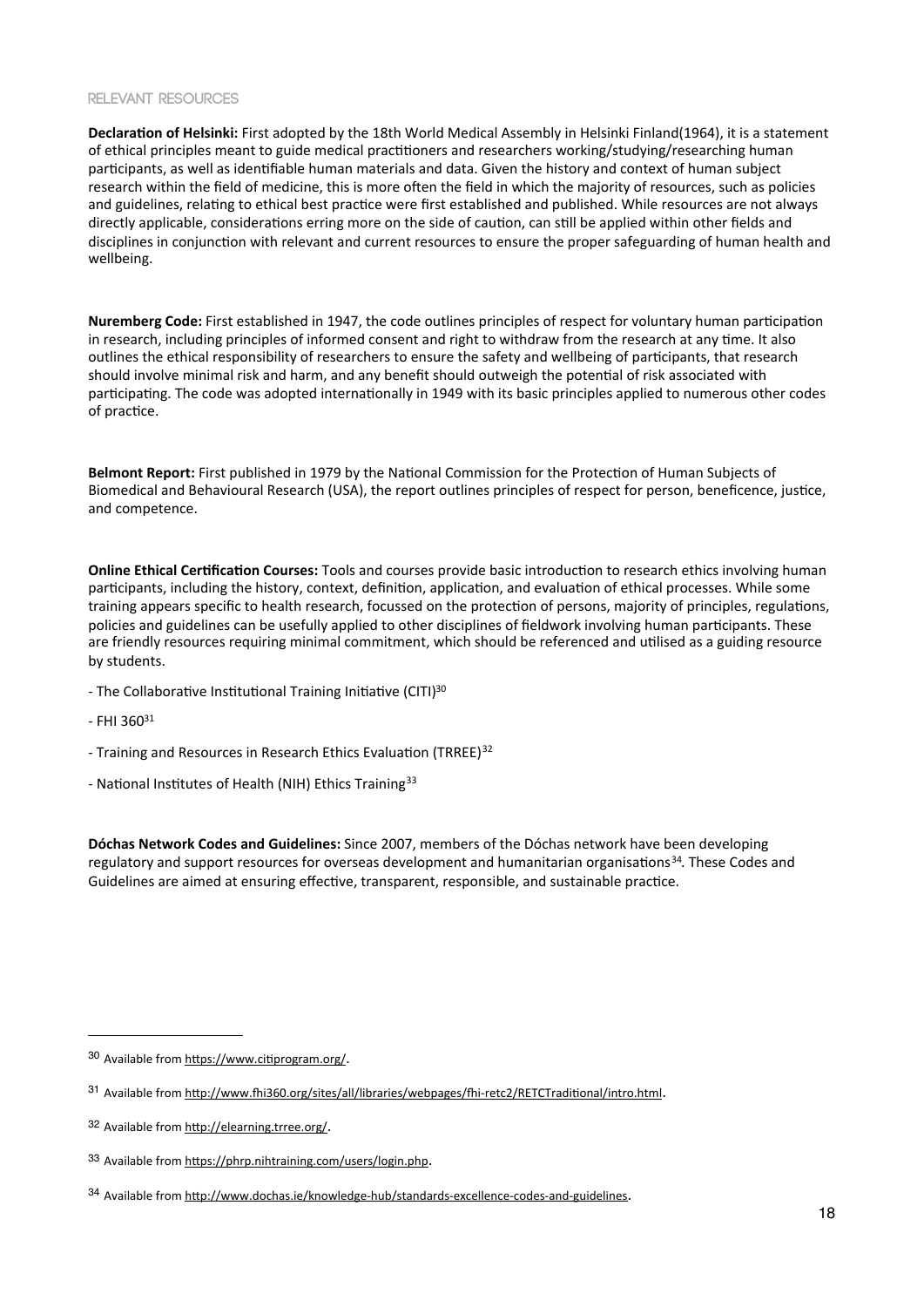Working Group on Ethics Guidelines for Global Health Training (WEIGHT): In addition to developing their own guidelines for institutions, trainees, and sponsors of field-based global health training on ethics and best practices. WEIGHT also assesses the beneficial and negative impacts of global health training programmes<sup>35</sup>.

Association for Research Ethics (AfRE): AfRE has a free open access Library of Policy and Guidance resources<sup>36</sup>, which includes simple and practical checklists and examples for ethical considerations. Again, while this is focussed on health research, only some resources pertain specifically to clinical and medical research, while most are transferrable and can be used as basic tools and resources in preparing and conducting research to a standard approved by ethical committee review.

<span id="page-18-0"></span><sup>&</sup>lt;sup>35</sup> Crump, J.A., & Sugarman, J. (2010). Global Health Training: Ethics and best practice guidelines for training experiences in Global health. American Journal of Tropical Medicine and Hygiene. 83 (6), 1178-1182.

<span id="page-18-1"></span><sup>36</sup> Available from http://arec.org.uk/policy-and-guidance/guidelines-library/.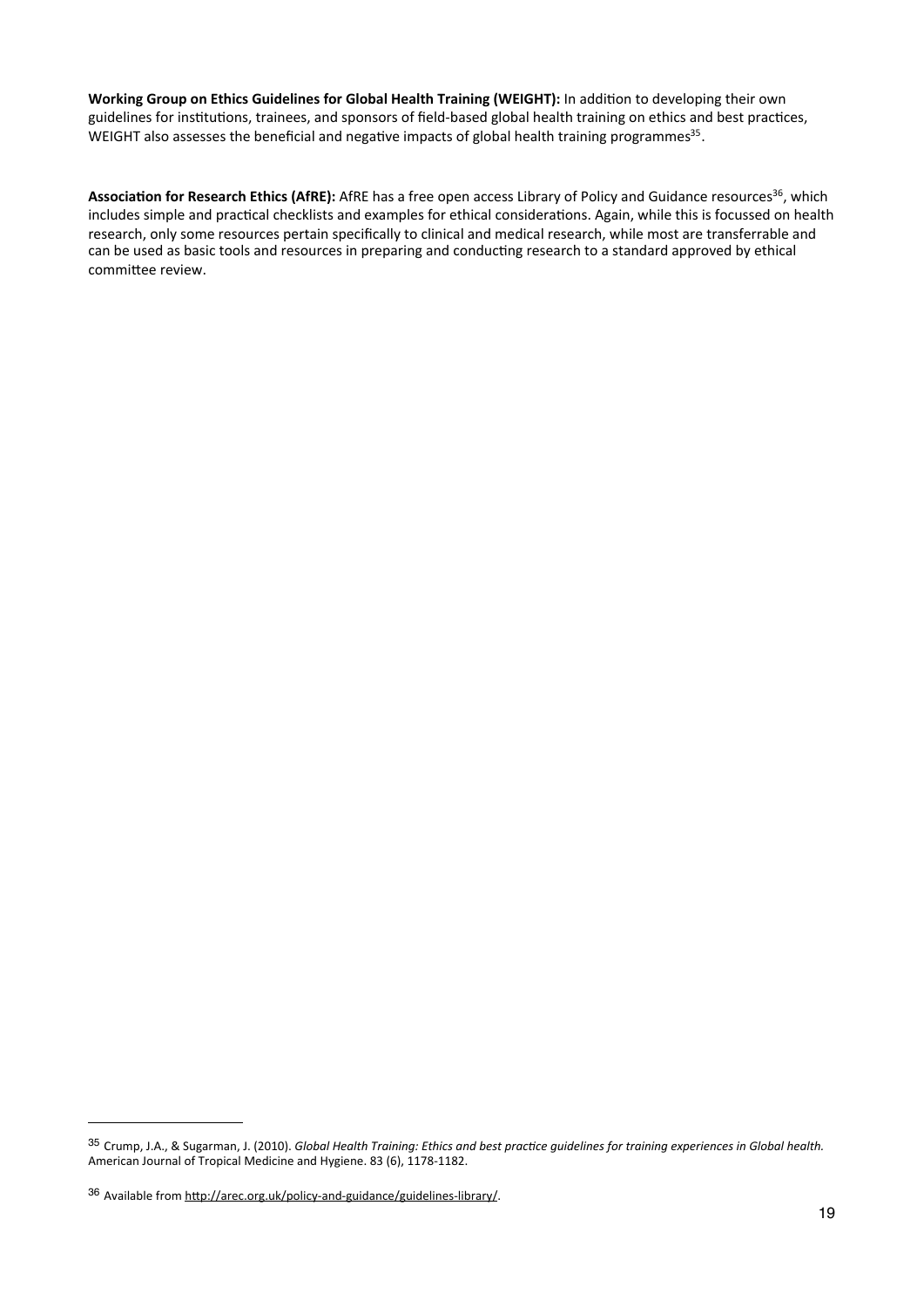## **Additional References.**

HILHORST, D., HODGSON, L., JANSEN, B., MENA, R. 2016. Security Guidelines for Field Research in Complex, Remote, and Hazardous Places. Rotterdam: International Institute of Social Studies, Erasmus University.

ISRAEL, M. 2006. Research Ethics for Social Scientists: Between Ethical Conduct and Regulatory Compliance. London: Sage.

LEWIN, R. 2009. The Handbook of Practice and Research in Study Abroad: Higher Education and the Quest for Global Citizenship. New York: Routledge.

LOEWENSON, R., LAURELL, A. C., HOGSTEDT, C., D'AMBUOSO, L., SHROFF, Z. 2014. Participatory Action Research in Health Systems: A Methods Reader.

MURPHY, J., HATFIELF, J., AFSANA, K., NEUFELD, V. (2015). Making a Commitment to Ethics in Global Health Research Partnerships: A Practical Tool to Support Ethical Practice. Bioethical Inquiry. 12 (1):137-46.

PINTO, A. D., UPSHUR, R. E. G. 2013. An Introduction to Global Health Ethics, Taylor & Francis.

REASON, P., BRADBURY, H. 2008. The Sage Handbook of Action Research: Participative Inquiry and Practice.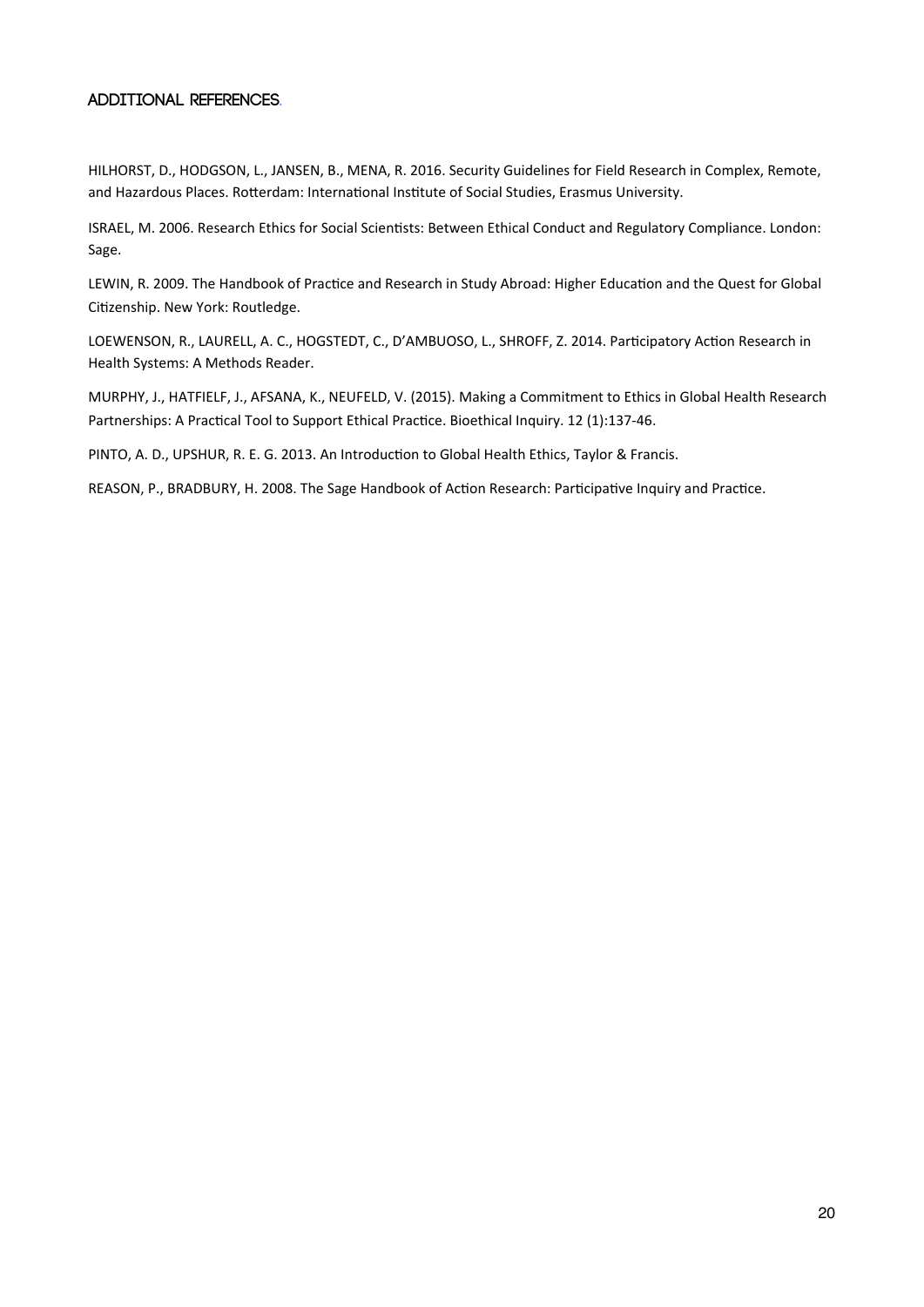# **TEMPLATES.**

MEMORANDUM OF UNDERSTANDING

The following is an example of a MoU<sup>37</sup>

#### **Memorandum of Understanding**

#### <SUB HEADING>, <YEAR>

INSTRUCTIONS: Complete the following tables with details of the organisations that will be signing the MoU. If there are more than two parties then copy and paste the tables and label each party consecutively (Party A, B, C, D etc).

This MoU is an agreement made between the following parties:

#### Party A:

| Organisation Name | <insert></insert> |
|-------------------|-------------------|
| Address           | $Insert$          |
| Telephone         | $Insert$          |

#### Party B:

| Organisation Name | <insert></insert> |
|-------------------|-------------------|
| Address           | $Insert$          |
| Telephone         | $Insert$          |

#### **SUBJECT**

INSTRUCTIONS: Insert 3-4 bullet points describing what the MoU is about, how long it will last, and why it has been created.

| <b>PARTY A REPRESENTATIVE:</b> | <b>PARTY B REPRESENTATIVE:</b>                                                                                                      |
|--------------------------------|-------------------------------------------------------------------------------------------------------------------------------------|
| Signature:                     | Signature:<br><u> 1989 - Johann Barn, mars and de Branch Barn, mars and de Branch Barn, mars and de Branch Barn, mars and de Br</u> |
| Name:                          | Name:                                                                                                                               |
| Position:                      |                                                                                                                                     |
| Date:                          | Position:<br><u> 2000 - 2000 - 2000 - 2000 - 2000 - 2000 - 2000 - 2000 - 2000 - 2000 - 2000 - 2000 - 2000 - 2000 - 2000 - 200</u>   |
|                                | Date:                                                                                                                               |
| 1                              | $<$ Insert>                                                                                                                         |
| 2                              | $Insert$                                                                                                                            |
| 3                              | $<$ Insert>                                                                                                                         |

#### **COMMITMENTS**

<span id="page-20-0"></span><sup>37</sup> Tools4Dev Template available from: http://www.tools4dev.org/resources/memorandum-of-understanding-mou-template/.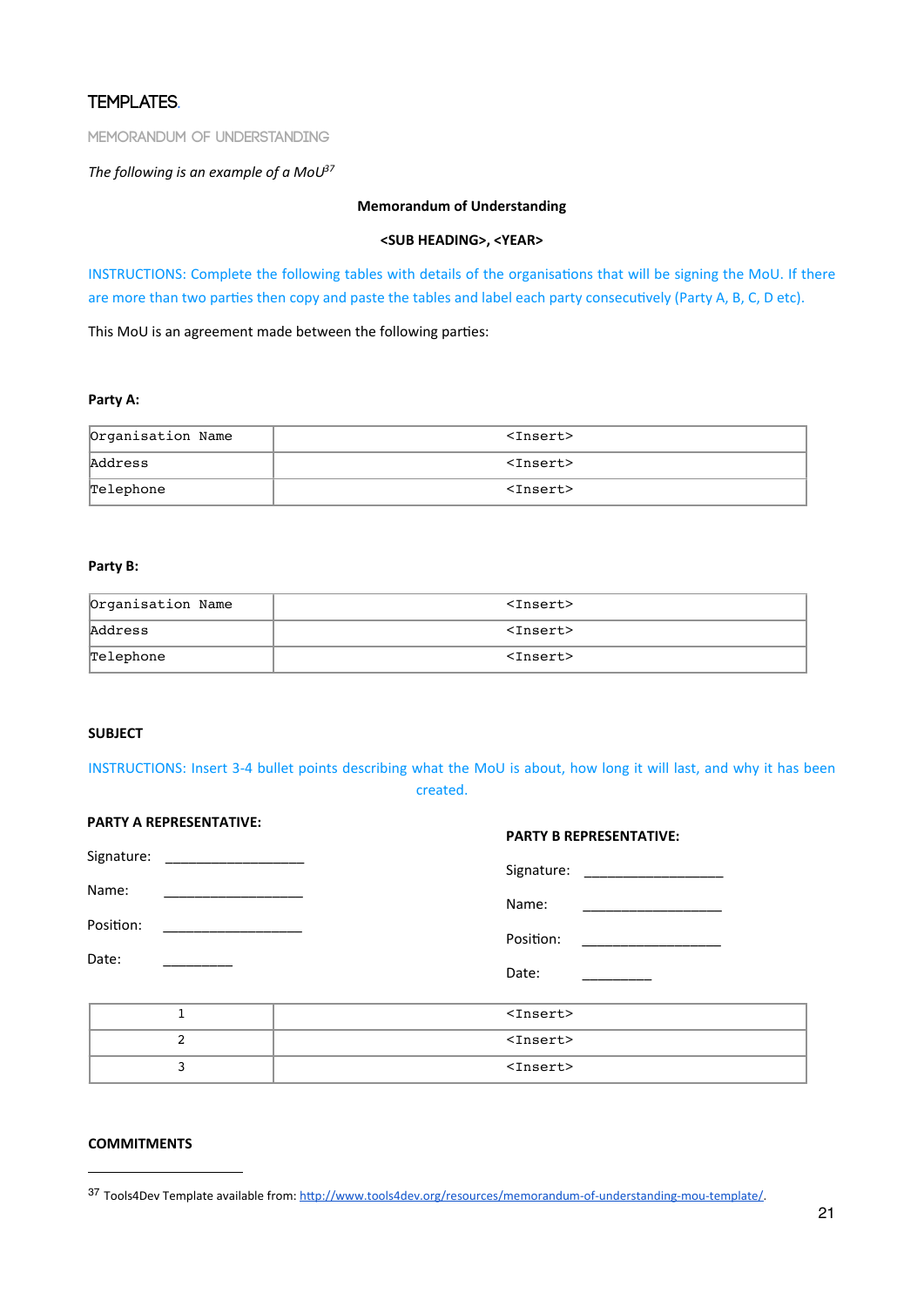INSTRUCTIONS: List the specific commitments that have been made by each party. Describe what they have committed to do, and by when.

#### Party A commits to:

| $<$ Insert $>$ |
|----------------|
| $<$ Insert $>$ |
| $Insert$       |

#### Party B commits to:

|  | $<$ Insert $>$    |
|--|-------------------|
|  | <insert></insert> |
|  | <insert></insert> |

#### **POLICIES**

INSTRUCTIONS: Describe any policies that will apply to this MoU. For example, if all parties agree to use a particular per-diem or allowance policy during meetings then it should be described here.

| $<$ Insert $>$    |
|-------------------|
| $<$ Insert $>$    |
| <insert></insert> |

#### **AMENDMENTS**

INSTRUCTIONS: Describe when this MoU can be amended (e.g. can it only be amended at the end of the period? What if all parties agree to the amendment before the period has ended?).

| $<$ Insert $>$ |
|----------------|
| $<$ Insert $>$ |
| $<$ Insert $>$ |

## **BREACHES**

INSTRUCTIONS: Describe what will happen if one of the parties does not fulfil its commitments.

| $<$ Insert $>$ |
|----------------|
| $<$ Insert $>$ |
| $<$ Insert>    |

The parties affirm to know, understand and agree to all articles of this MoU as negotiated together.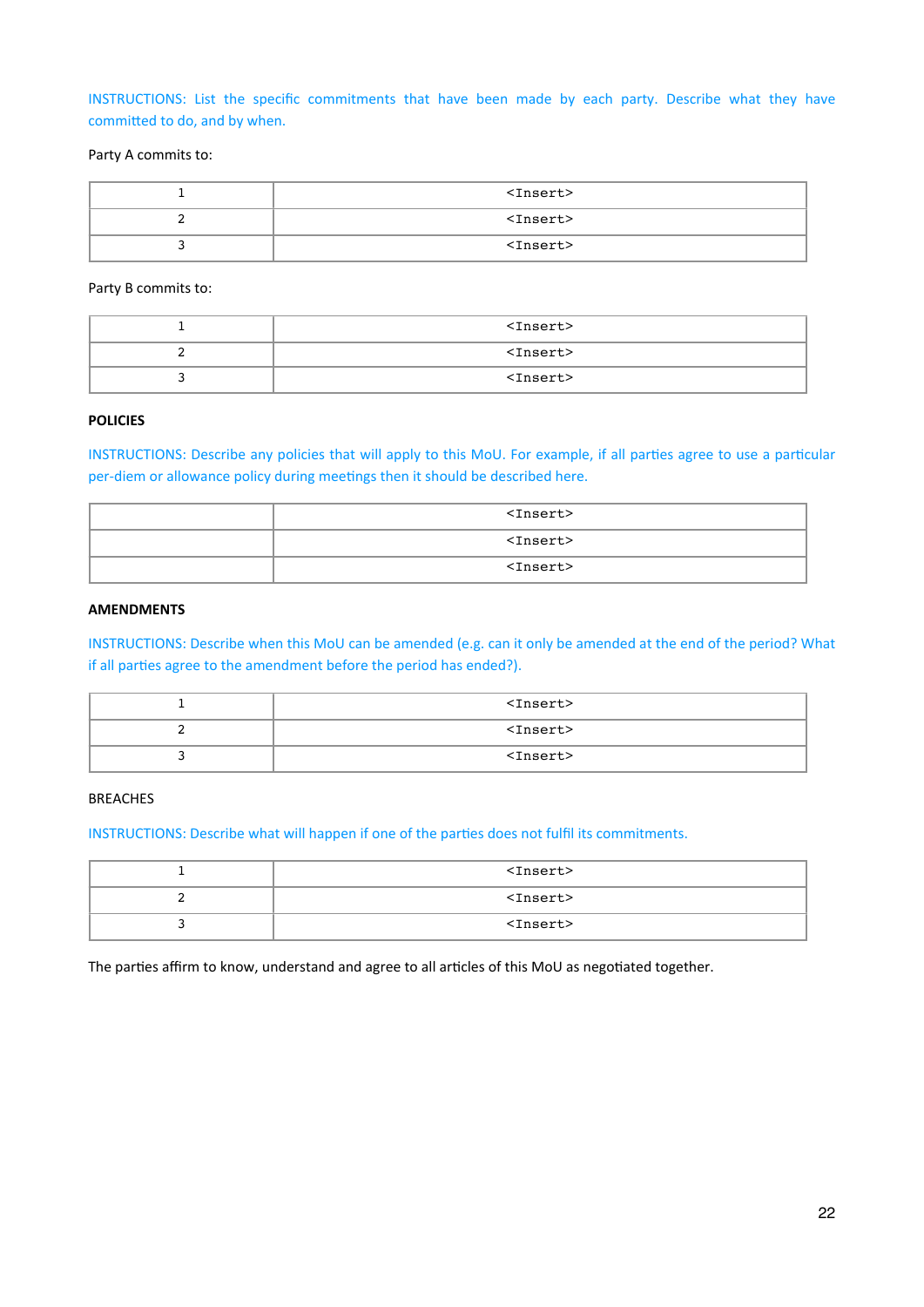The following is an example of a ToR<sup>38</sup>

#### [Title of Field Work/Study/Research]

#### [Date and Draft No.]

#### [Drafted by]

#### 1. BACKGROUND AND RATIONALE

2. AUDIENCE AND USE OF FINDINGS

3. RESEARCH OBJECTIVES

#### **4. RESEARCH QUESTIONS**

| $<$ Insert $>$    |
|-------------------|
| <insert></insert> |
| $<$ Insert $>$    |

#### 5. RESEARCH METHODS

- **6. ETHICS AND RISKS**
- 7. KEY SOURCES AND PEOPLE TO BE CONSULTED

#### 8. STYLE AND LENGTH OF REPORT / RESEARCH PRODUCTS\*

[\*edit as appropriate]

#### 9. TIMETABLE

|         | OUTPUTS        | DATE DUE | FORMAT |
|---------|----------------|----------|--------|
| . ـ     | $<$ Insert>    |          |        |
| ົ<br>٠. | $<$ Insert>    |          |        |
| з.      | $<$ Insert $>$ |          |        |
| 4.      | $<$ Insert>    |          |        |

#### 10. RESEARCH MANAGEMENT

<span id="page-22-0"></span><sup>38</sup> Oxfam Template available from: http://policy-practice.oxfam.org.uk/publications/terms-of-reference-for-research-template-253035.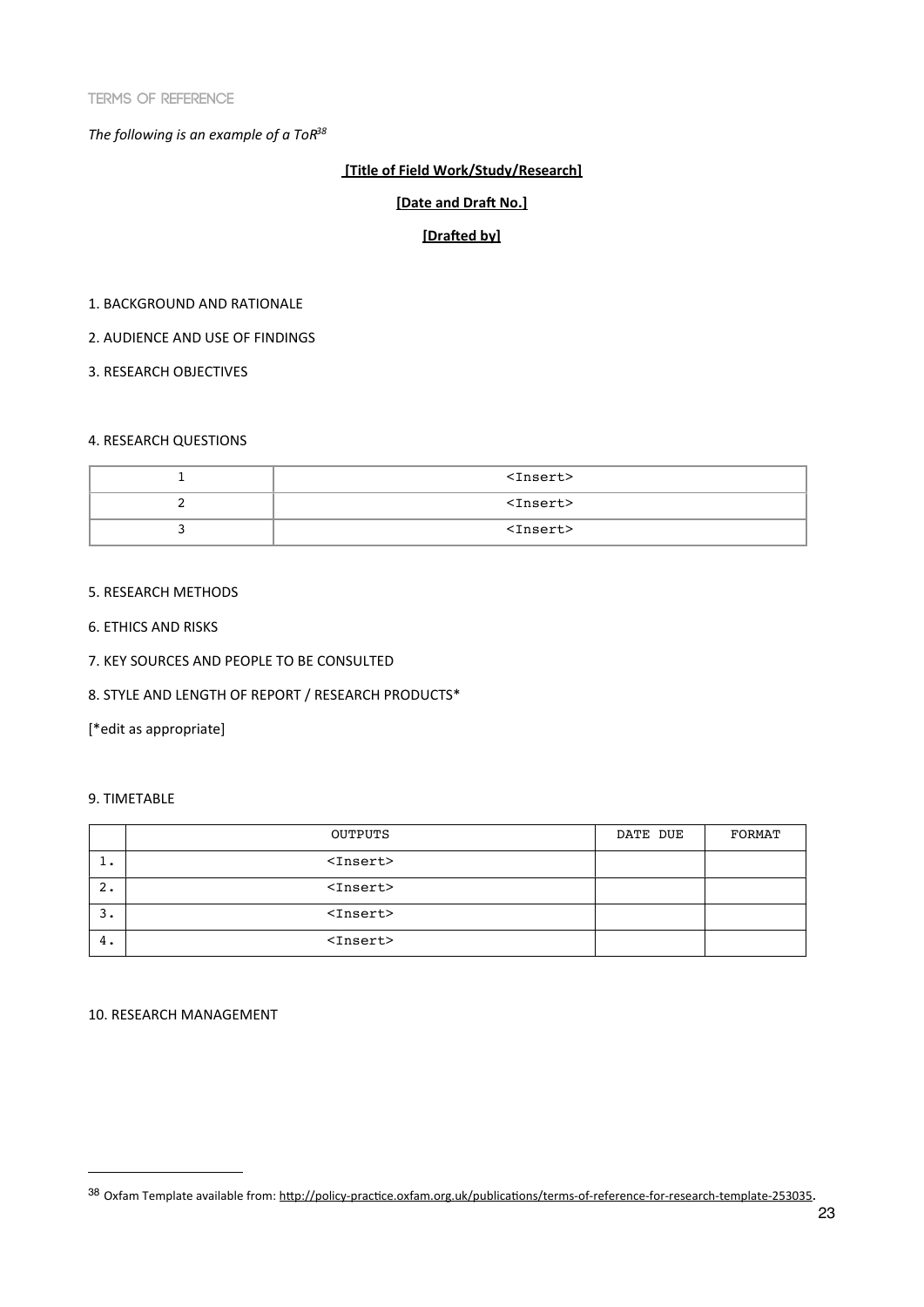The following is an example of key points to be included in the Participant's Information Leaflet<sup>39</sup>. It is recommended that leaflets be written in clear, non-technical language (translated accordingly), and aimed at the potential participants in the project.

#### **NAMES OF RESEARCHERS**

#### **WORKING TITLE OF STUDY**

#### **DESCRIPTION OF STUDY**

- Aims and objectives of study (what the study is about, why this population)
- Contribution required from participant (what the study involves, what the participant will be asked to do)
- Possible benefits of the study
- Possible risks to participants and after effects
- Location of research
- What will happen to the results of the study

#### **CONFIDENTIALITY OF INFORMATION**

- How information will be stored
- How confidentiality will be ensured

#### **COMPENSATION**

#### **VOLUNTARY PARTICIPATION**

- Not obliged to take part
- May withdraw at any time

#### **PERMISSION**

• Ethical approval from X institutions

#### **FURTHER INFORMATION AND HOW TO TAKE PART**

• Contact details of researcher

<span id="page-23-0"></span><sup>&</sup>lt;sup>39</sup> SoPPS Level 1 Research Ethics Committee Guidance Documents, TCD (2015).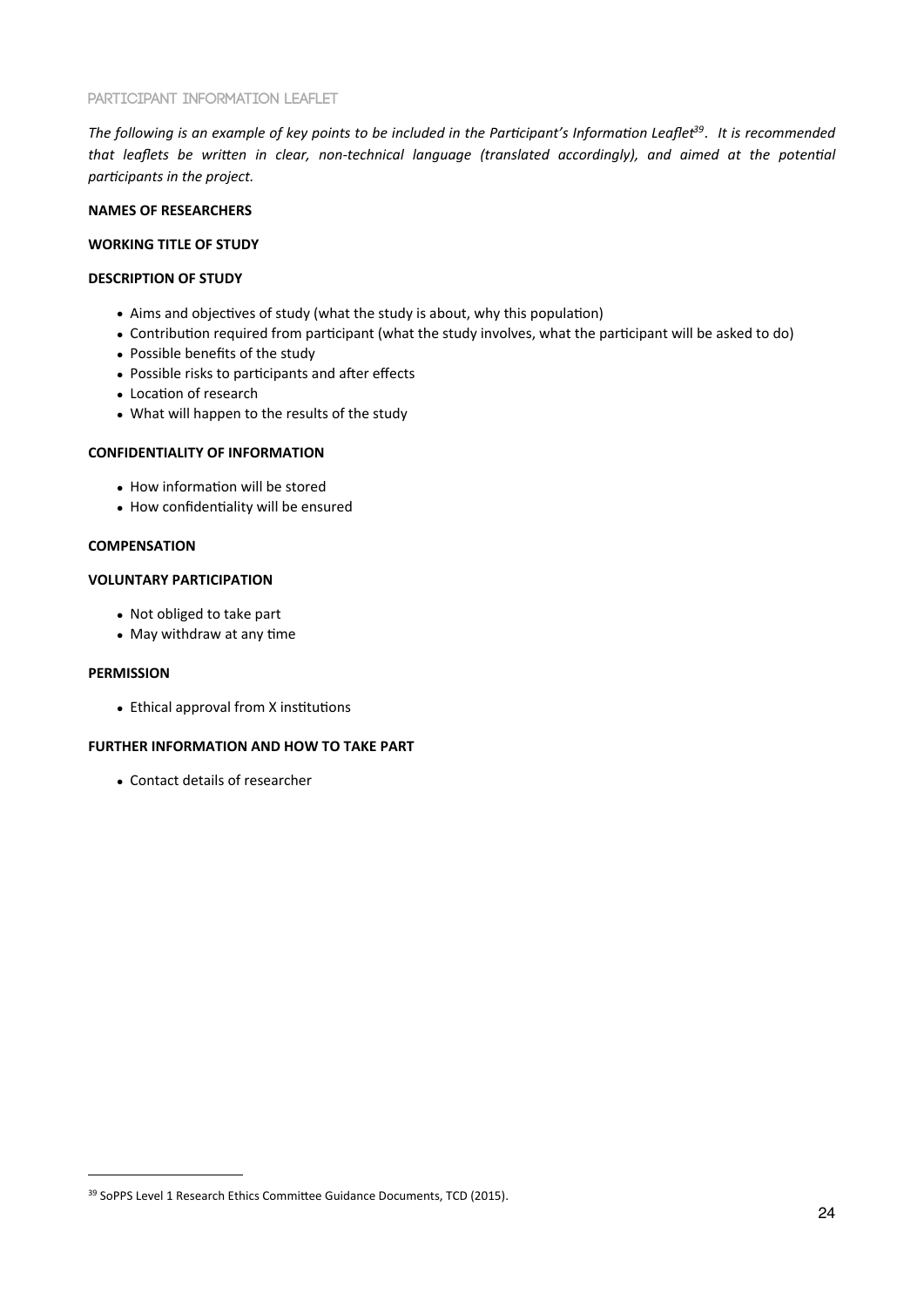#### **CONSENT AND ASSENT FORMS**

The following is an example of the Participant's Declaration of Agreement<sup>40</sup> and the Statement of Investigator's Responsibility.

#### **PROJECT TITLE:**

#### **PRINCIPAL INVESTIGATORS:**

#### **BACKGROUND:**

(Provide short summary of what project involves for participants, including the procedures to be carried out and the assurance of confidentiality.)

#### **DECLARATION:**

I have read, or had read to me, the information leaflet for this project and I understand the contents. I have had the opportunity to ask questions and all my questions have been answered to my satisfaction. I freely and voluntarily agree to be part of this research study, though without prejudice to my legal and ethical rights. I understand that I may withdraw from the study at any time and I have received a copy of this agreement.

| <b>PARTICIPANT'S NAME:</b>      |  |
|---------------------------------|--|
|                                 |  |
| <b>CONTACT DETAILS:</b>         |  |
| <b>PARTICIPANT'S SIGNATURE:</b> |  |
|                                 |  |
| Date:                           |  |

Statement of investigator's responsibility: I have explained the nature and purpose of this research study, the procedures to be undertaken and any risks that may be involved. I have offered to answer any questions and fully answered such questions. I believe that the participant understands my explanation and has freely given informed consent.

#### 

Date: **Date:** 

(Keep the original of this form in the investigator's file, give one copy to the participant, and send one copy to the sponsor (if there is a sponsor).

The following is an example of the Parent or Guardian's Consent and Child's Assent to Participate<sup>41</sup>.

DECLARATION of Parent or guardian's consent to allow child to participate: I have read this consent form and discussed it with my child. I have had time to consider whether my child will take part in this study. I understand that his/her participation is voluntary (it is his or her choice) and that we are free to withdraw from the research at any time without disadvantage. I agree that my child may take part in this research.

| Name of Parent or Guardian (in block letters): |  |
|------------------------------------------------|--|
| Signature:                                     |  |
| Date:                                          |  |

<span id="page-24-0"></span><sup>&</sup>lt;sup>40</sup> SoPPS Level 1 Research Ethics Committee Guidance Documents, TCD (2015).

<span id="page-24-1"></span><sup>&</sup>lt;sup>41</sup> Human Research Ethics Committee Further Exploration of the Process of Seeking Informed Consent, UCD (2008).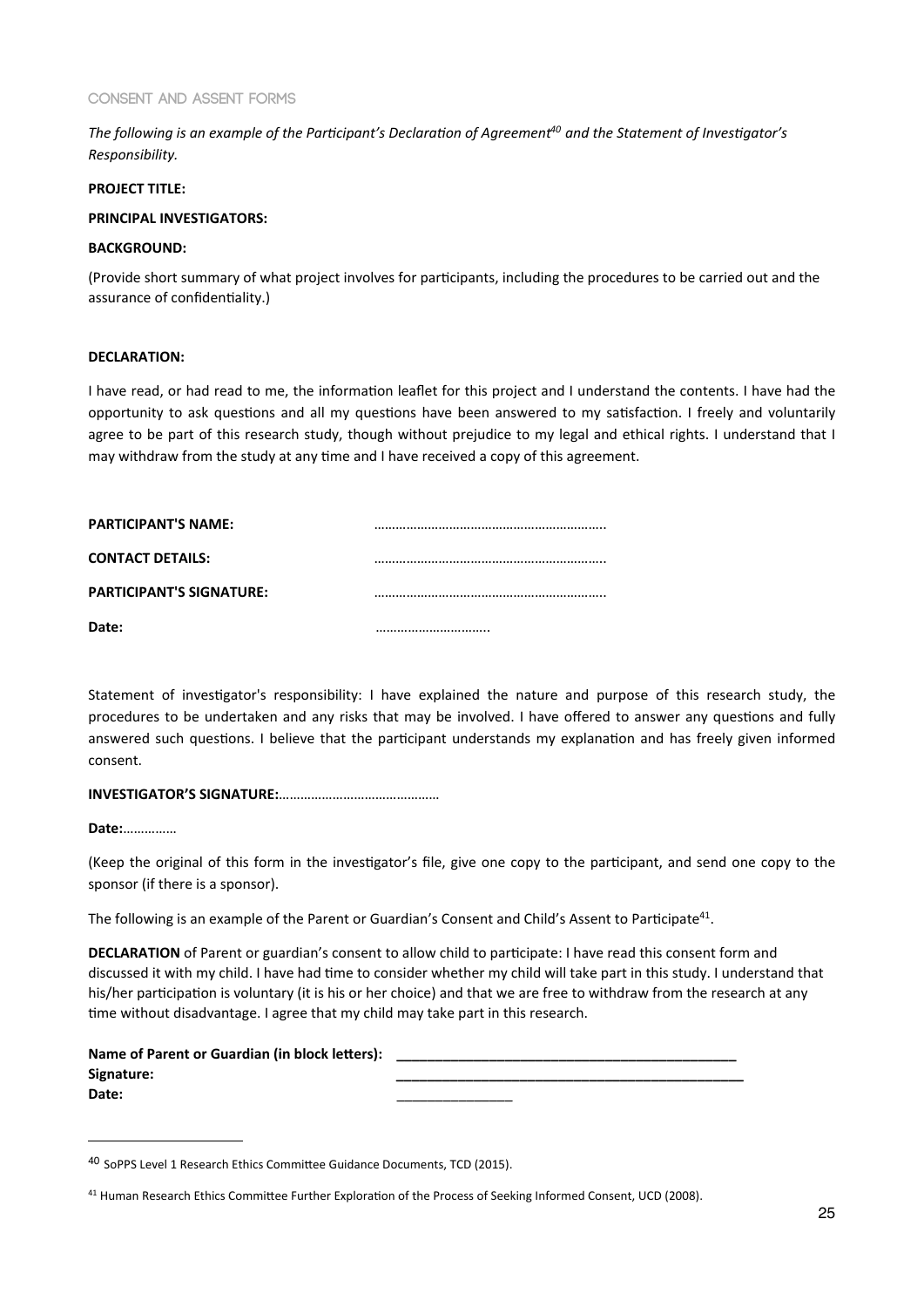# **DECLARATION of Child's assent to participate:**

I have read this consent form and I agree to take part in this research.

 $\overline{\phantom{0}}$ 

L,

Signature: Date:

 $\overline{\phantom{a}}$ 

÷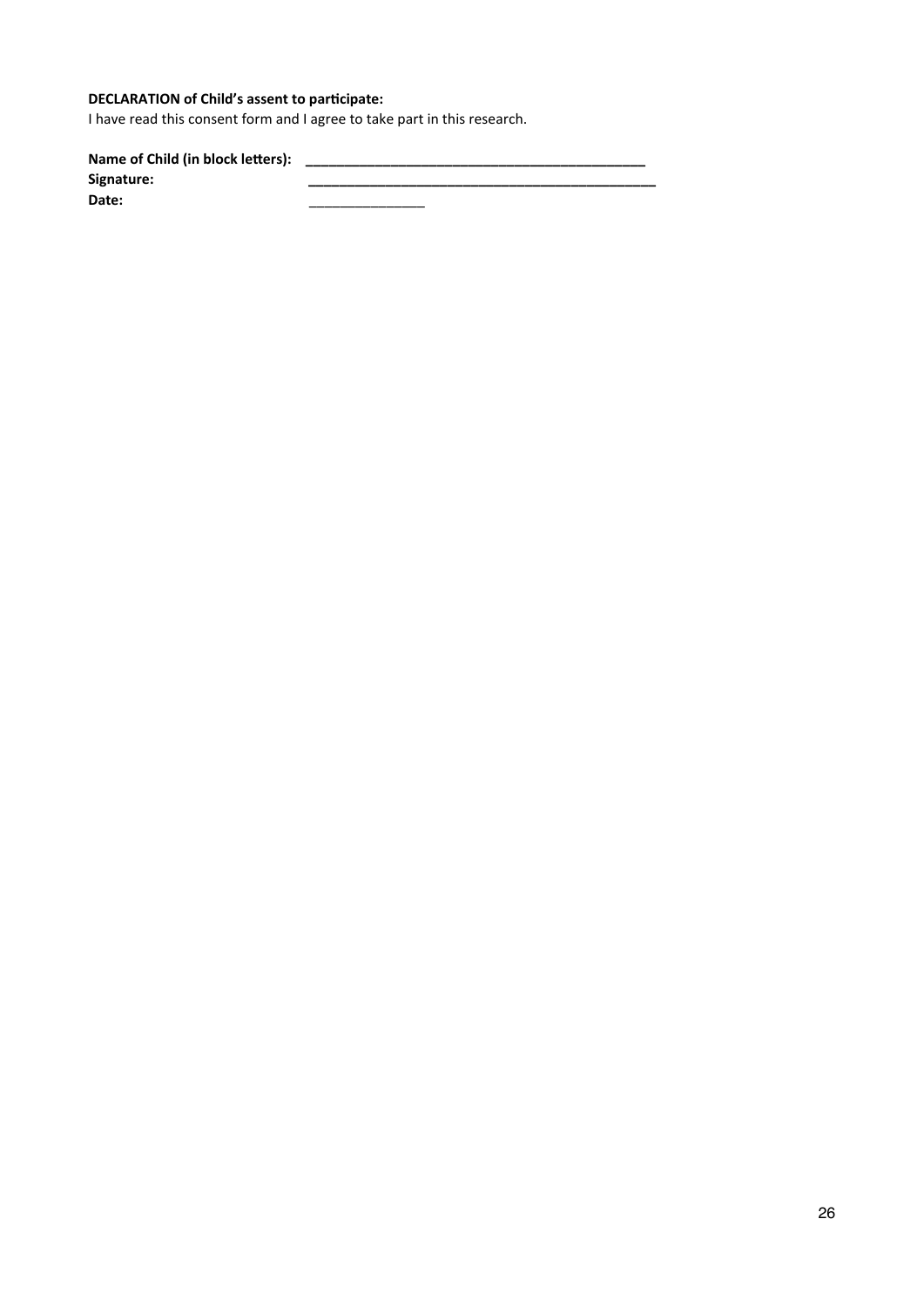#### **RISK ASSESSMENT FORM**

The following is an example of the Risk Assessment Form<sup>42</sup>

- Provide General Information (name, position, supervisor/person responsible for ensuring safety, other team members)
- Provide details of proposed work/study/research (objectives, activities, duration, participants, equipment, location, transport, third party facilitation, etc.)
- Identify the hazards in undertaking this fieldwork
- Evaluate the associated risks and consider who might be harmed and how, including any persons with health problems or lacking experience who may be at greater risk
- List control measures to reduce the risk procedures, equipment, training etc.
- Establish the residual risk rating after the implementation of controls

| Severity   |        | Low        | Medium      | High        |
|------------|--------|------------|-------------|-------------|
|            | Low    | Trivial    | Acceptable  | Moderate    |
| Likelihood | Medium | Acceptable | Moderate    | Substantial |
|            | High   | Moderate   | Substantial | Intolerable |

Risk Rating = Likelihood of risk occurring x Severity of outcome

#### Assessment of Likelihood and Severity:

|        | Severity of Outcome | Likelihood of Exposure |
|--------|---------------------|------------------------|
| Low    | Slightly Harmful    | Unlikely               |
| Medium | Harmful             | Likely                 |
| High   | Very Harmful        | Very Likely            |

- 1. Trivial Risk: No further action needed
- 2. Acceptable Risk: No additional risk control measures required
- 3. Moderate Risk: Implement further risk control measures if possible
- 4. Substantial Risk: Further control measures must be implemented. If this is not possible then work must be strictly managed to ensure safety
- 5. Intolerable: Work must be prohibited until further control measures are implemented

<span id="page-26-0"></span><sup>&</sup>lt;sup>42</sup> Fieldwork Risk Assessment Form, UCD & TCD (2015).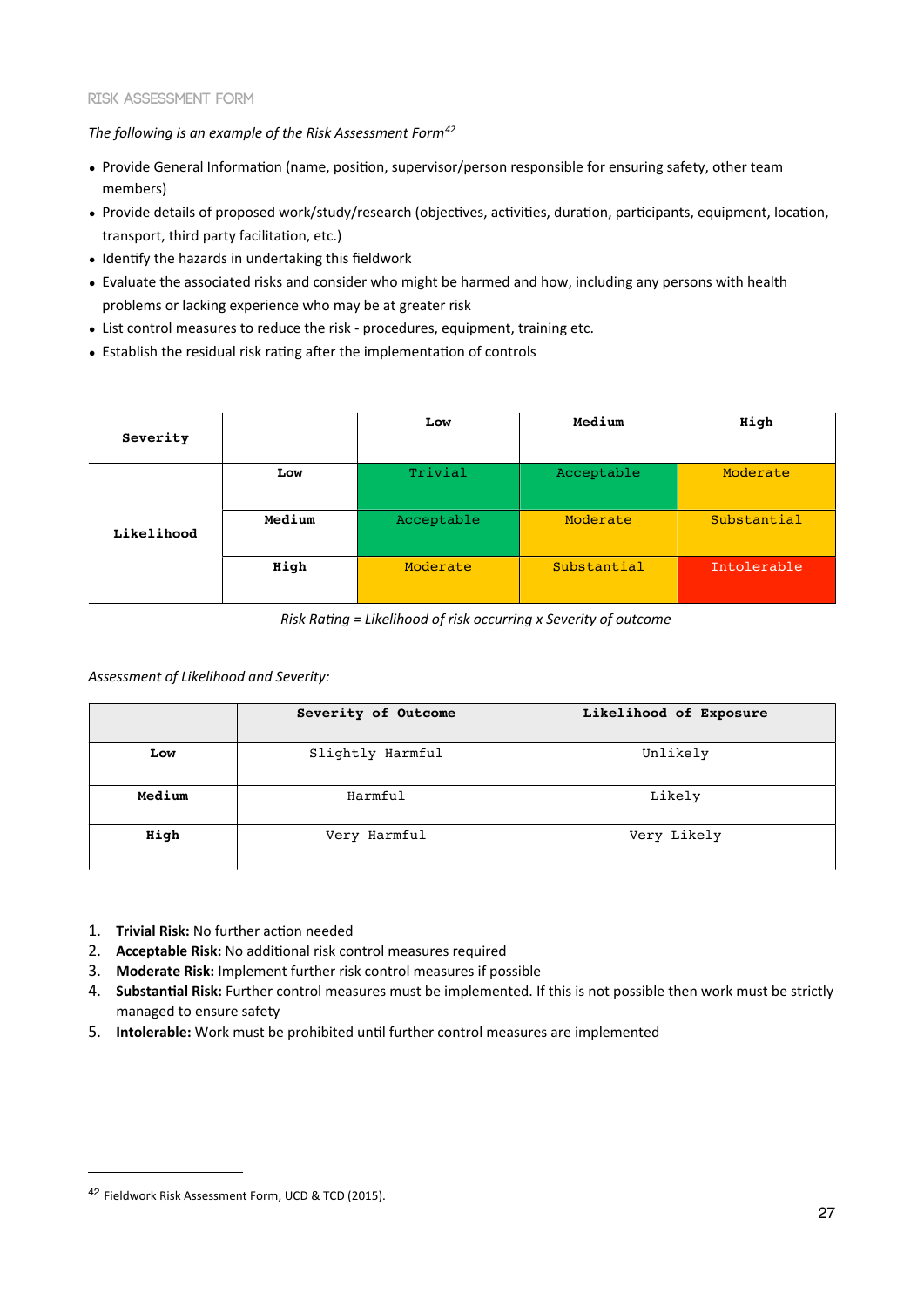| A. Physical Hazards<br>$ E.g.$ extreme weather;<br>mountains and cliffs,<br>quarries, marshes;<br>fresh or seawater)<br>Residual Risk Rating:<br><b>B.</b> Biological Hazards<br>$ E.g.$ poisonous plants;<br>aggressive animals;<br>insects, soil or water<br>micro organisms)<br>Residual Risk Rating:<br>C. Chemical Hazards<br>$ E.g.$ pesticides;<br>dusts; contaminated<br>soils; chemicals<br>brought into site)<br>Residual Risk Rating:<br>D. Man-Made Hazards<br>$ E.g.$ electrical<br>equipment; vehicles,<br>insecure buildings;<br>slurry pits; power and<br>pipelines)<br>Residual Risk Rating:<br><b>E. Personal Safety</b><br>$ E.g.$ lone working,<br>violence and aggression) | Hazard | Risk(s) | Control Measure(s) |
|-------------------------------------------------------------------------------------------------------------------------------------------------------------------------------------------------------------------------------------------------------------------------------------------------------------------------------------------------------------------------------------------------------------------------------------------------------------------------------------------------------------------------------------------------------------------------------------------------------------------------------------------------------------------------------------------------|--------|---------|--------------------|
|                                                                                                                                                                                                                                                                                                                                                                                                                                                                                                                                                                                                                                                                                                 |        |         |                    |
|                                                                                                                                                                                                                                                                                                                                                                                                                                                                                                                                                                                                                                                                                                 |        |         |                    |
|                                                                                                                                                                                                                                                                                                                                                                                                                                                                                                                                                                                                                                                                                                 |        |         |                    |
|                                                                                                                                                                                                                                                                                                                                                                                                                                                                                                                                                                                                                                                                                                 |        |         |                    |
|                                                                                                                                                                                                                                                                                                                                                                                                                                                                                                                                                                                                                                                                                                 |        |         |                    |
|                                                                                                                                                                                                                                                                                                                                                                                                                                                                                                                                                                                                                                                                                                 |        |         |                    |
|                                                                                                                                                                                                                                                                                                                                                                                                                                                                                                                                                                                                                                                                                                 |        |         |                    |
|                                                                                                                                                                                                                                                                                                                                                                                                                                                                                                                                                                                                                                                                                                 |        |         |                    |
|                                                                                                                                                                                                                                                                                                                                                                                                                                                                                                                                                                                                                                                                                                 |        |         |                    |
| Residual Risk Rating:                                                                                                                                                                                                                                                                                                                                                                                                                                                                                                                                                                                                                                                                           |        |         |                    |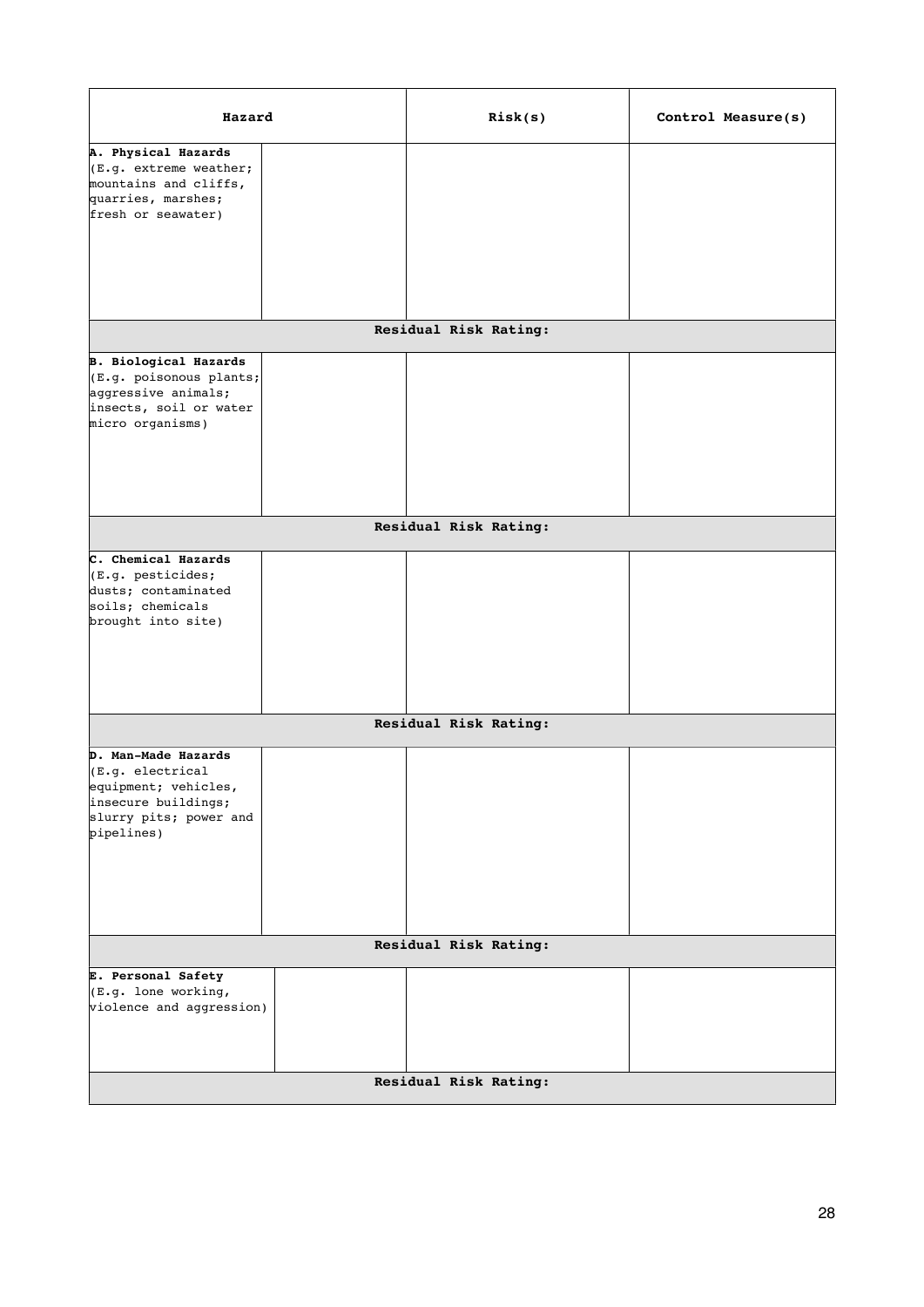| Hazard                                       |  | Risk(s) | Control Measure(s) |
|----------------------------------------------|--|---------|--------------------|
| F. Environmental Impact                      |  |         |                    |
| $ E.g.$ rubbish;<br>pollution, extreme heat/ |  |         |                    |
| $\vert$ cold $\vert$                         |  |         |                    |
|                                              |  |         |                    |
| Residual Risk Rating:                        |  |         |                    |
| G. Other Hazards                             |  |         |                    |
| $ E.g.$ manual handling,<br>fatigue, etc.)   |  |         |                    |
|                                              |  |         |                    |
|                                              |  |         |                    |
|                                              |  |         |                    |
| Residual Risk Rating:                        |  |         |                    |

#### Is the risk rating acceptable: Yes/No

\*If yes sign and date below and ensure all risk control measures have been implemented.

If no identify further control measures and reassess risk. If the risk cannot be reduced to an acceptable level then the process cannot be carried out.

#### Is this work suitable for lone working: Yes/No

\*This document must be signed by the person carrying out the assessment and their academic supervisor / manager / head of school (person responsible for ensuring safety).

The procedure for conducting, checking and approving risk assessments should be detailed in the school's own policy on fieldwork safety. The following is a suggested guide for this process<sup>43</sup>.

#### 1. Person conducting this risk assessment: (e.g. post-graduate student, post-doctoral researcher, technical officer, fieldwork organiser, fieldwork leader, lecturer, supervisor)

| Name (PRINT)           |      |  |
|------------------------|------|--|
| Title/position (PRINT) |      |  |
| Signature              | Date |  |

2. This risk assessment has been checked by (e.g. fieldwork organiser, leader, lecturer, supervisor, who is more competent/senior to the person named in 1. above):

| Name (PRINT)           |      |
|------------------------|------|
| Title/position (PRINT) |      |
| Signature              | Date |

<span id="page-28-0"></span><sup>&</sup>lt;sup>43</sup> University Policy and Model Code of Practice on Fieldwork in University Units, NUIG (2011).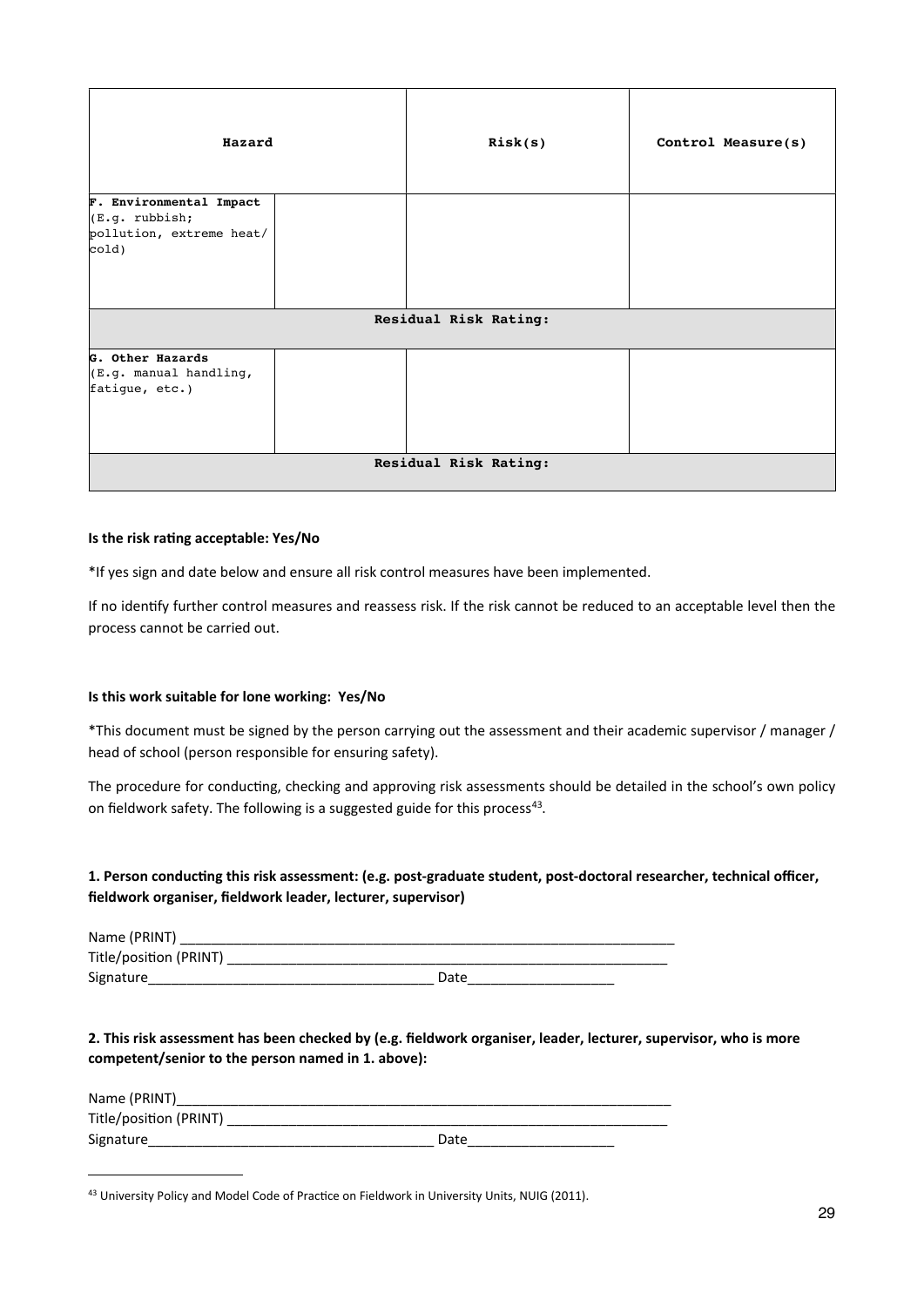# 3. This risk assessment has been approved (if necessary) by (head of discipline, head of school, or a deputy):

| Name (PRINT)           |      |
|------------------------|------|
| Title/position (PRINT) |      |
| Signature              | Date |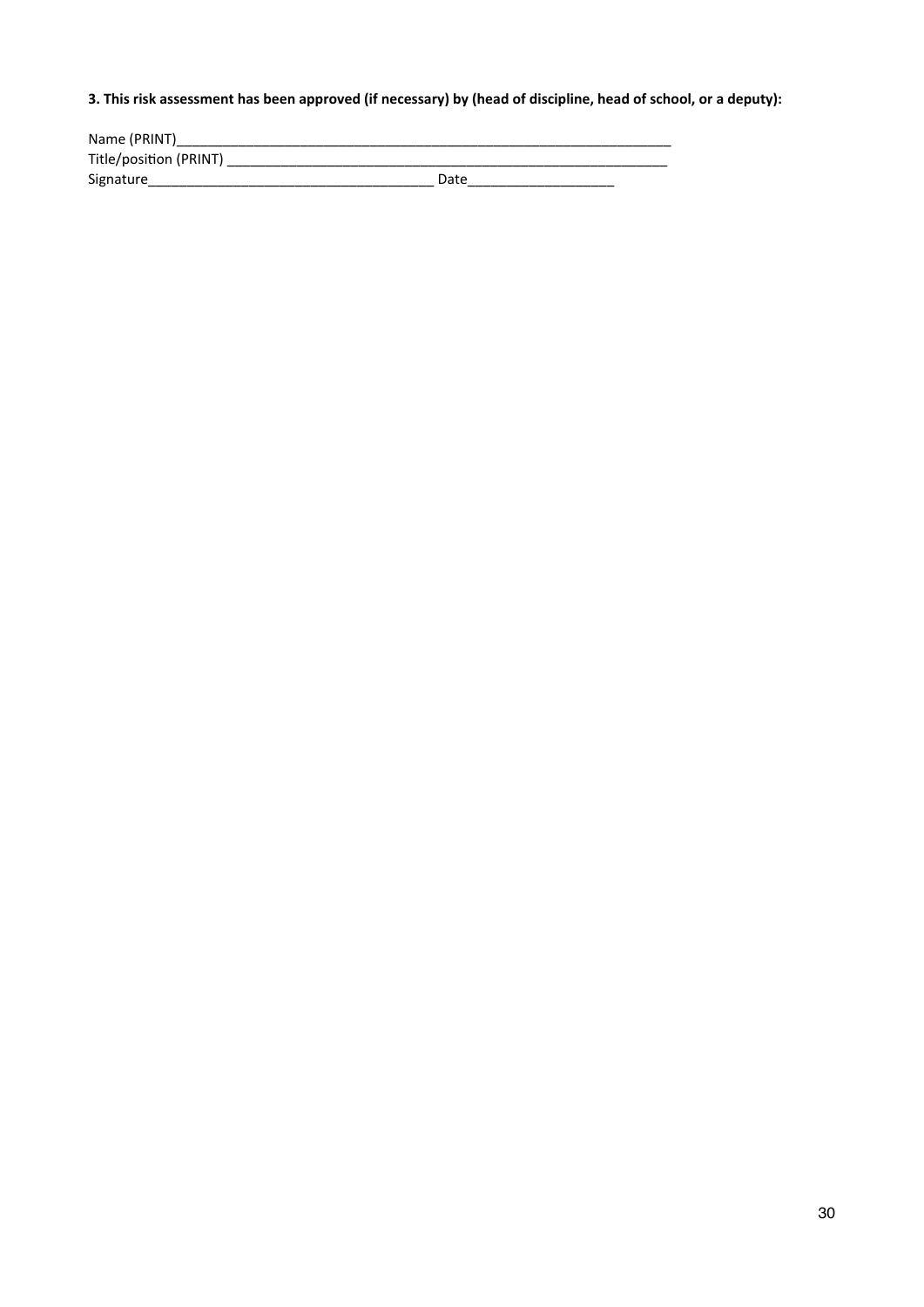#### CHECKI TSTS

#### The following is an example of a Medical Checklist<sup>44</sup>

- √ Long-haul flights
- ✔ Driving
- √ Pre-existing medical conditions (diabetes, asthma, epilepsy, vertigo, mental health)
- √ Pre-disposition to certain conditions and hazards (phobias, travel sickness)
- √ Pregnancy, insofar as the individual has brought this to the attention of the leadership, and where the pregnancy may require certain management measures or actions as advised by the individual's medical practitioner
- √ Method of disclosure of personal information and sharing such information with 3rd parties as necessary
- √ Information on hazards that may affect fieldworkers' health, such as those associated with:
- √ Information on individual's general health requirements necessary for the fieldwork
- √ Food and drink, hygiene and welfare (e.g. water supplies, certain food types)
- √ Climatic and environmental illnesses (e.g. heat related illnesses, altitude sickness)
- √ Distances to and from, or communications with medical facilities
- √ Pre-trip vaccinations and other prophylactic measures, including arrangements for the suitable storage of such prophylaxis in the field
- √ Written consent from parents or guardians for administering medication or first-aid on young persons (<18 yrs) or vulnerable adults
- √ Ensure that participants with current medical prescriptions bring sufficient quantities, in accordance with the host country's allowances
- √Authorised medical validation certificates of prescription medicines for cross-border or other regulatory matters
- √ Medical and dental check-up, particularly before travelling to extreme or remote areas for extended periods
- √ Adequate number of trained first aiders with competencies proportionate to the risks identified in the risk assessment

#### The following is an example of a Pre-Departure Training Checklist<sup>45</sup>

- $\sqrt{\phantom{a}}$  General and Fieldwork risk assessment
- $\sqrt{\phantom{a}}$  Fieldwork planning
- $\sqrt{\phantom{a}}$  Fieldwork induction and dynamics
- $\checkmark$  Leadership and team dynamics
- $\sqrt{\phantom{a}}$  Emergency incident management
- $\sqrt{\phantom{a}}$  Behaviour code
- $\checkmark$  Physical fitness
- $\sqrt{\phantom{a}}$  Equipment and instrument use and maintenance
- $\sqrt{\phantom{a}}$  Manual handling
- ◆ Preventive medicine and travel health
- $\checkmark$  First-aid and fieldwork first-aid
- ✔ Survival and rescue techniques
- Specific activity training (e.g. navigation, chain-saw usage)
- ↓ Language and cultural awareness

<span id="page-30-0"></span><sup>&</sup>lt;sup>44</sup> University Policy and Model Code of Practice on Fieldwork in University Units, NUIG (2011).

<span id="page-30-1"></span><sup>&</sup>lt;sup>45</sup> University Policy and Model Code of Practice on Fieldwork in University Units, NUIG (2011).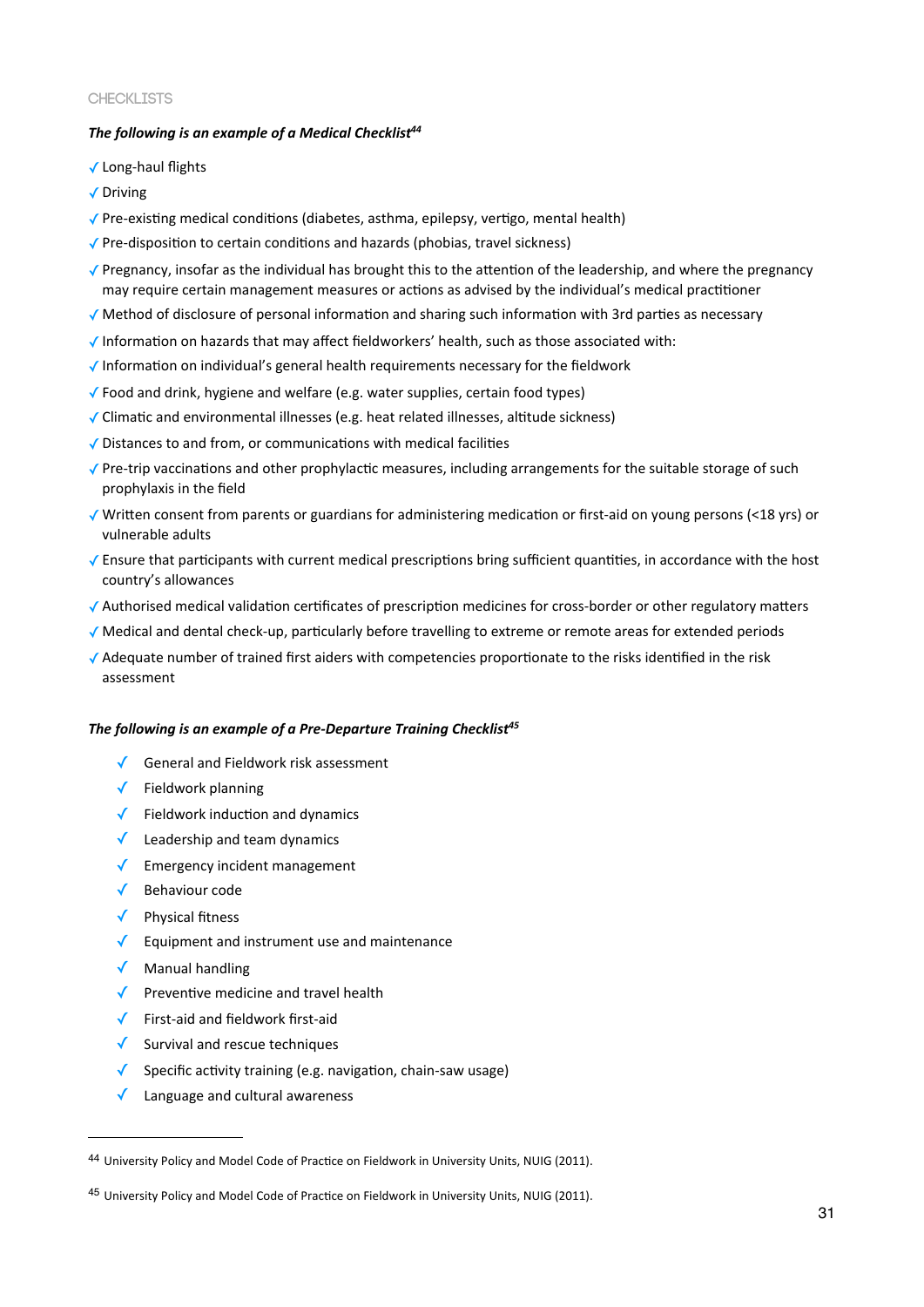#### The following is an example of a Fieldwork Logistics Checklist<sup>46</sup>

- √ Full itinerary, including travel dates, travel arrangements, modes of transport, overnight stops and sleeping arrangements, connections, etc.
- √ Detailed explanation of the aims of the fieldwork and the activities involved
- √ Names and contact details of all team leaders and other relevant persons
- √ Gender mix of leadership team
- √ Associated personal costs or financial outlay
- General and specific foreseeable hazards of the fieldwork
- √ Actions required, written if necessary, of certain persons following the risk assessments
- √ Details of safety training, instruction or information related to any fieldwork activities or peculiar to the fieldwork location, including security issues
- √ Details of any emergency measures, such as evacuation procedures and contact numbers
- √ Purchase, use and maintenance of personal safety equipment and clothing, as advised by team leader
- √ Cultural and language issues
- √ Preventive medical treatment, such as vaccinations of other prophylactic measures
- √ Standards of physical fitness, competence and ability concomitant with the fieldwork envisaged, and method for proving such fitness if deemed necessary by the risk assessment, e.g. ability to swim [clothed] for 50 metres
- √ Sufficient in-country orientation information and advice
- √ Recreational and leisure options and procedures
- √ Relevant mandatory and discretionary insurance cover
- √ Code of conduct
- √ Requirements for passports, visas and other transit regulatory issues
- √ Relevant contact details of appropriate 3rd-party collaborators and service providers
- √ Contact details of home contact, and communication protocols for international dialling and emailing
- √ Accommodation and catering arrangements, including sleeping arrangements, food preparation and hygiene protocols (if appropriate)
- √ Relevant reading and website research

<span id="page-31-0"></span><sup>&</sup>lt;sup>46</sup> University Policy and Model Code of Practice on Fieldwork in University Units, NUIG (2011).